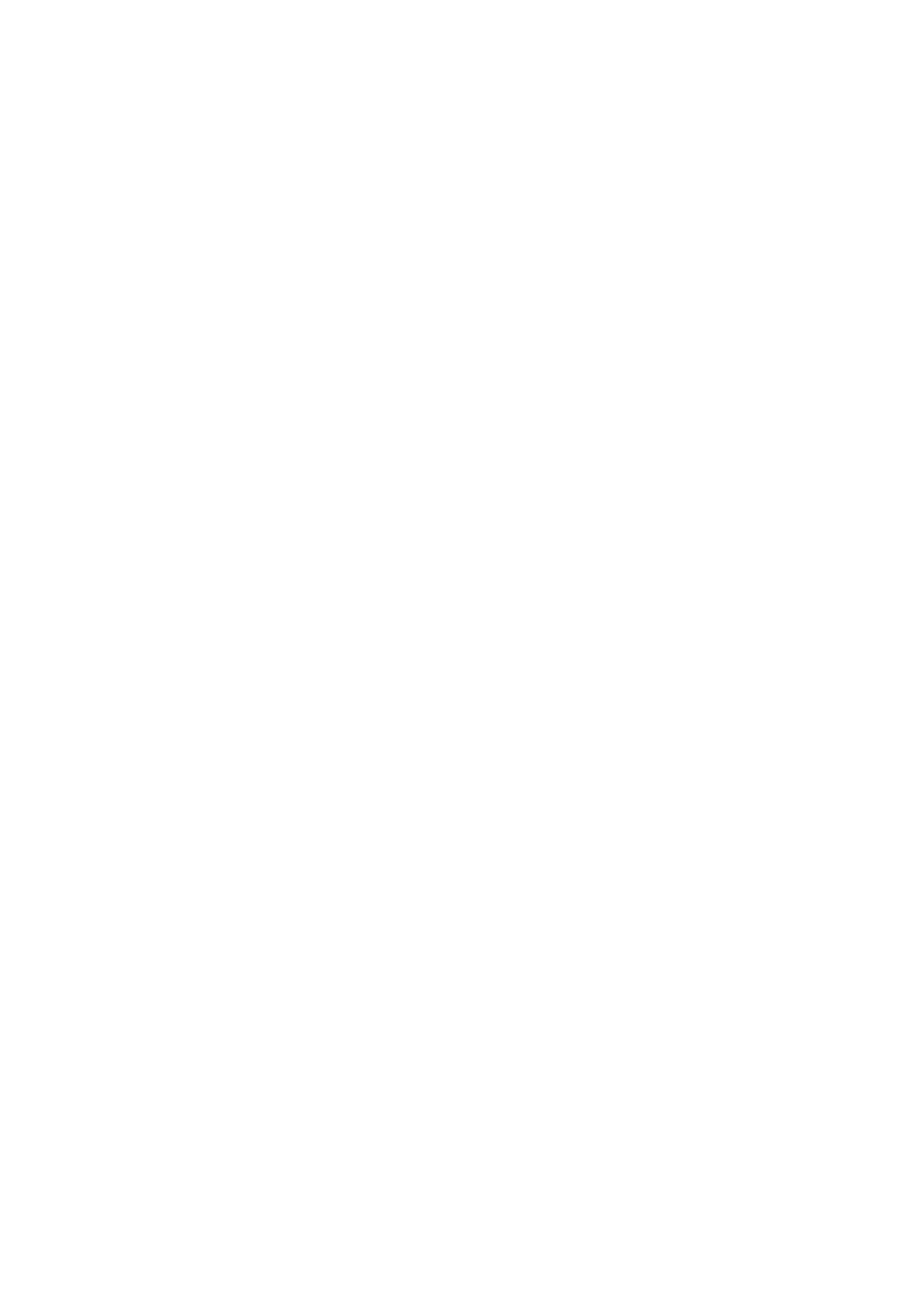### Stratified Morse Theory with Tangential Conditions

Ursula Ludwig<sup>∗</sup>

*Max-Planck-Institut f¨ur Mathematik in den Naturwissenschaften Inselstraße 22-26 04103 Leipzig, Germany*

October 2, 2003

**Abstract** Our objective is to develop a stratified Morse theory with tangential conditions. We define a continuous strata-wise smooth Morse function on an abstract stratified space by using control conditions and radiality assumptions on the gradient vector field. For critical points of a Morse function one can show that the local unstable set is a manifold and the local stable set is itself an abstract stratified space. We also give a normal form for the gradient dynamics in the neighborhood of critical points. For a stratified Morse pair which satisfies the generic Morse-Smale condition we can build the Morse-Witten complex and show that its homology is equivalent to the singular homology of the space.

#### **Contents**

| 1 Introduction                               | $\mathbf{2}$   |  |
|----------------------------------------------|----------------|--|
| 2 Preliminaries                              | $\overline{4}$ |  |
| 3 Definition of a stratified Morse pair      | 9              |  |
| 4 Existence of a stratified Morse pair       | 11             |  |
| 5 Normal form in a critical point            | 13             |  |
| 6 Morse-Conley index for the critical point  | 17             |  |
| 7 Morse homology for a stratified Morse pair | 18             |  |
| $\cdots$                                     |                |  |

<sup>∗</sup>email:uludwig@mis.mpg.de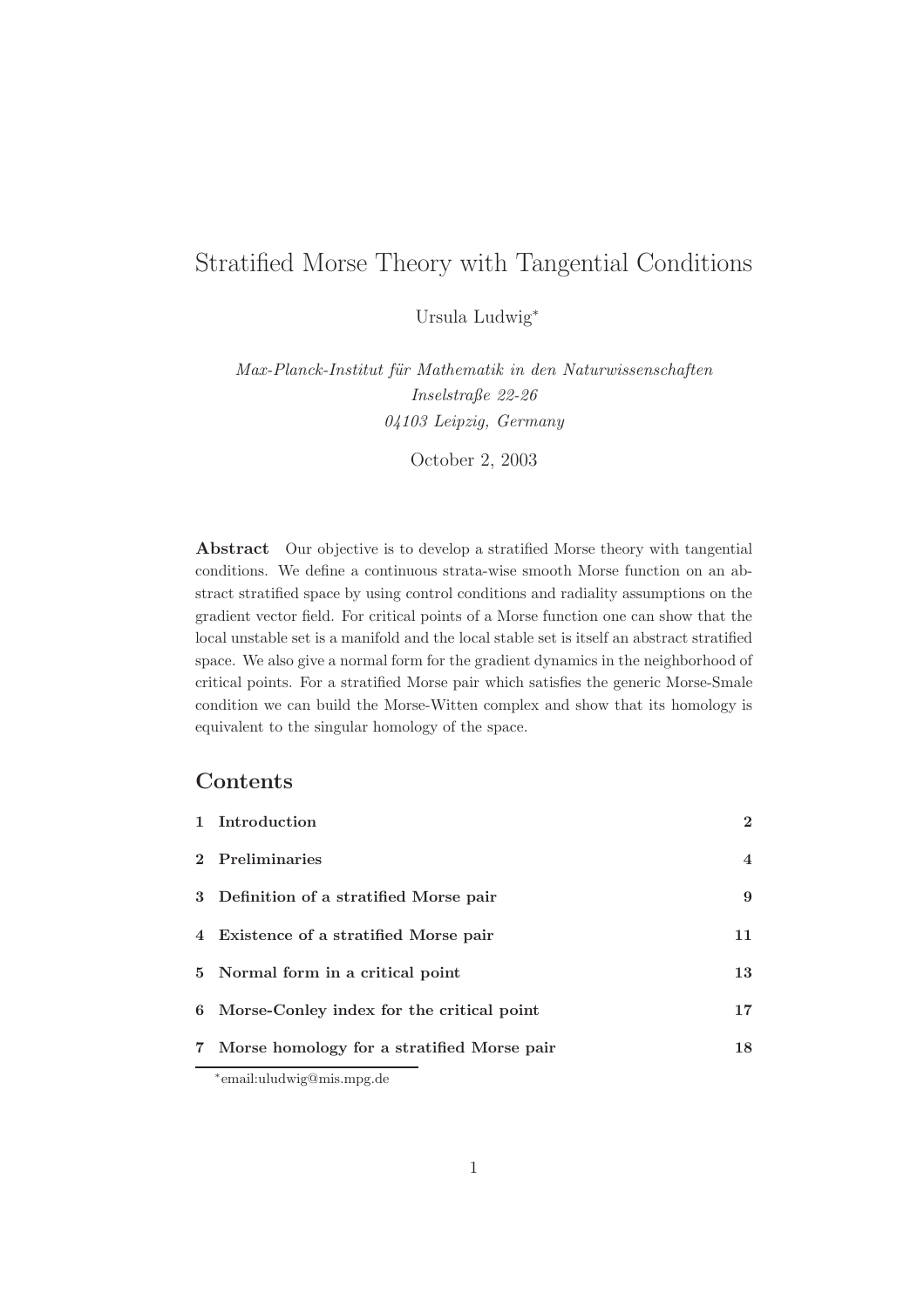#### **1 Introduction**

In this article we want to develop a Morse theory on a compact abstract stratified space with tangential conditions. Our theory differs in many respects from the stratified Morse theory developed by Goresky/MacPherson [GM88].

King [Kin90] remarked that in view of a deformation lemma the following definition of a critical point for a function on a stratified space makes sense: Suppose that a neighborhood  $U(0)$  of the critical point 0 is homeomorphic to a product  $V \times W$ , and furthermore that in these coordinates the function f can be written as  $f(u, v) = g(u) + h(v)$  where  $g: V \to \mathbb{R}$  and  $h: W \to \mathbb{R}$ have locally cone-like fibers, then the Morse data of  $f$  is the product of the Morse data for g and  $h$ . He showed that in a neighborhood of a critical point a Morse function in the theory of Goresky/MacPherson has such a normal form. But their theory cannot treat the normal form  $f(r, l, x) = r^2 + f_1(x)$ . Here  $(r, l, x)$  are coordinates for  $cone(L) \times \mathbb{R}^m \simeq U(0)$  corresponding to the local cone structure of the abstract stratified space, which is a consequence of Thom's First Isotopy Lemma. In some sense we will attack this kind of critical points in our theory.

A critical point in our theory will be called nondegenerate if it is a nondegenerate critical point both in the tangential directions and the normal directions of the stratum S. The nondegeneracy in the normal directions is expressed with the help of radial vector fields. Radial vector fields on real analytic Whitney stratified spaces  $X \subset \mathbb{R}^N$  have been constructed by Schwartz [Sch91] (see also [Bra00] for an overview). For these vector fields the Poincaré-Hopf index theorem has been generalized, example 6.2.1 in [Sch91] shows that the theorem does not hold without the radiality condition. As there are connections between Hopf index theorem and Morse theory, it seems reasonable to impose a radial condition as a kind of nondegeneracy condition in the critical points of a stratified Morse theory. Actually we will show elsewhere that there are more reasons for studying them. We refer to [KT94] for further generalization of the Poincaré-Hopf index theorem on stratified spaces.

In contrast to the theory developed by Goresky/MacPherson, the gradient vector field in our theory is a stratified vector field satisfying control conditions like the ones introduced by Mather [Mat70]. These vector fields are (locally) integrable and so we can study the induced flow and make use of notions and theorems from the theory of dynamical systems, like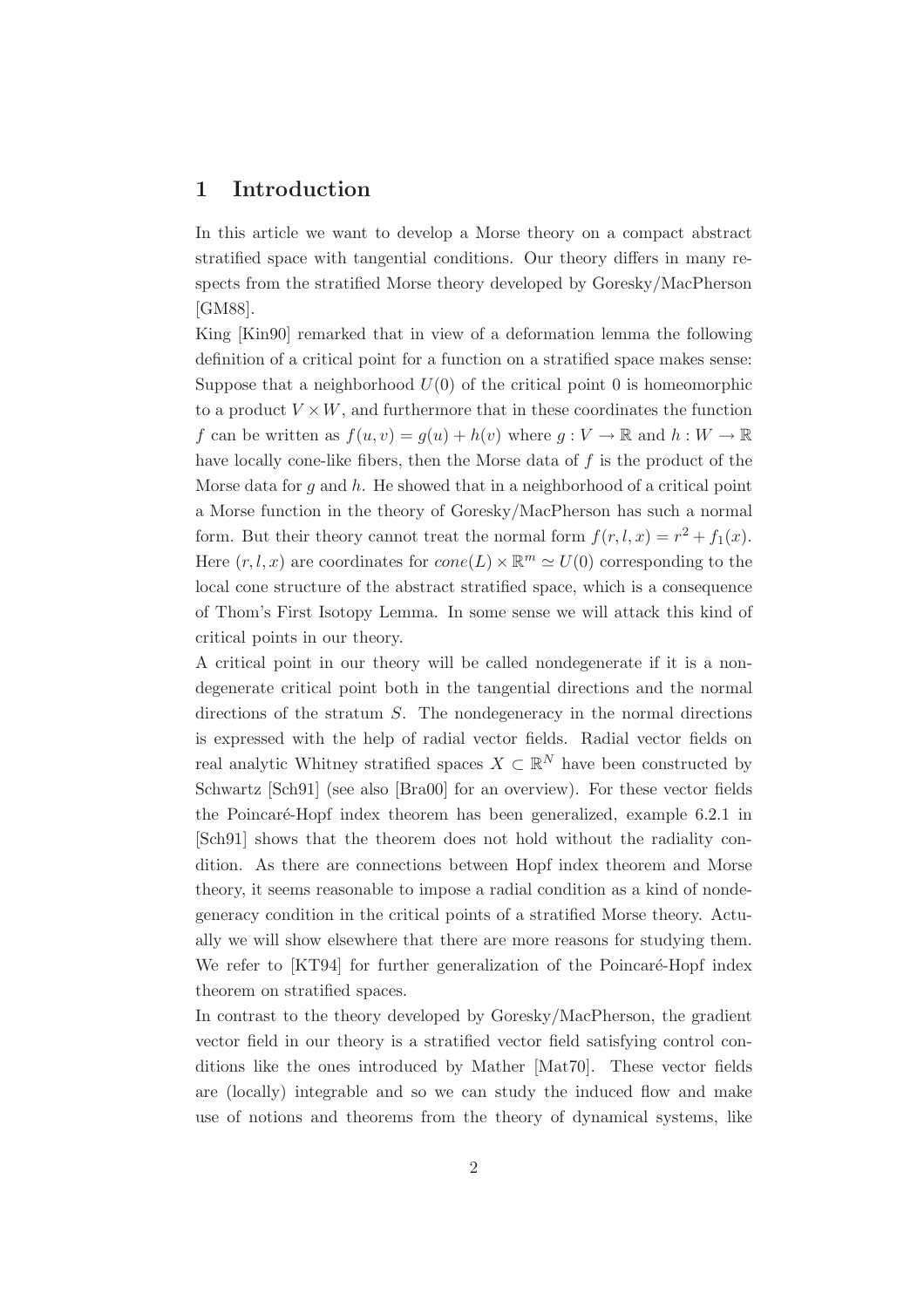stable/unstable set, trajectory spaces. In particular, our theory can be generalized to stratified flows and Conley theory.

A goal of Morse theory is to deduce global information on the topology of the space from the knowledge of local data (critical points) of the Morse function. Also in this respect the difference between the two theories is revealed. Goresky/MacPherson introduced their theory in order to show properties of the intersection homology of the space. We will study the Morse-Witten complex for a Morse pair and show that its homology is equivalent to the singular homology of the space (for coefficient field  $\mathbb{Z}_2$ ). Since our definition of a critical point is a degenerate situation for the theory of Goresky/MacPherson, one can see from our results that there are good reasons for their theory not to treat this situation.

For a compact manifold, the Morse complex for a Morse function has first been studied by Thom, Smale and Milnor [Mil65]. Witten [Wit82], motivated by methods arriving in supersymmetric quantum mechanics, studied a certain deformation of the complex of differential forms on a manifold, where only the critical points of a Morse function play a role. Notice that in the case of a stratified Morse function there cannot be a duality between the homological and the cohomological version of the Morse-Witten complex since Poincaré duality does not hold for singular homology on a singular space. The homology of the stratified space is just dual to the cohomology of the differential complex of controlled forms [Pfl01].

We were motivated to study stratified Morse theory with tangential conditions by an infinite dimensional example: the Plateau problem for surfaces of genus  $q > 0$ . Jost/Struwe [JS90] showed that the gradient vector field of the Dirichlet energy (with respect to the Weil-Petersson metric on the Mumford-Deligne compactification of the moduli space) is tangential to the stratification (by genus). Thus in isolated critical points of the functional the conditions needed in the stratified Morse theory of Goresky/MacPherson [GM88] are not fulfilled. A stratified Morse-Conley theory for this example would relate critical points of the Dirichlet-functional, i.e. minimal surfaces, to the homology of the moduli space of curves. Even though we cannot yet treat this example with the theory developed here, we hope that our approach gives hints in this direction.

The tangential conditions on the gradient vector field imposed in our theory also arrive naturally in other important examples. The G-equivariance of a vector field on a G manifold  $M$  – where G is a compact Lie group – translates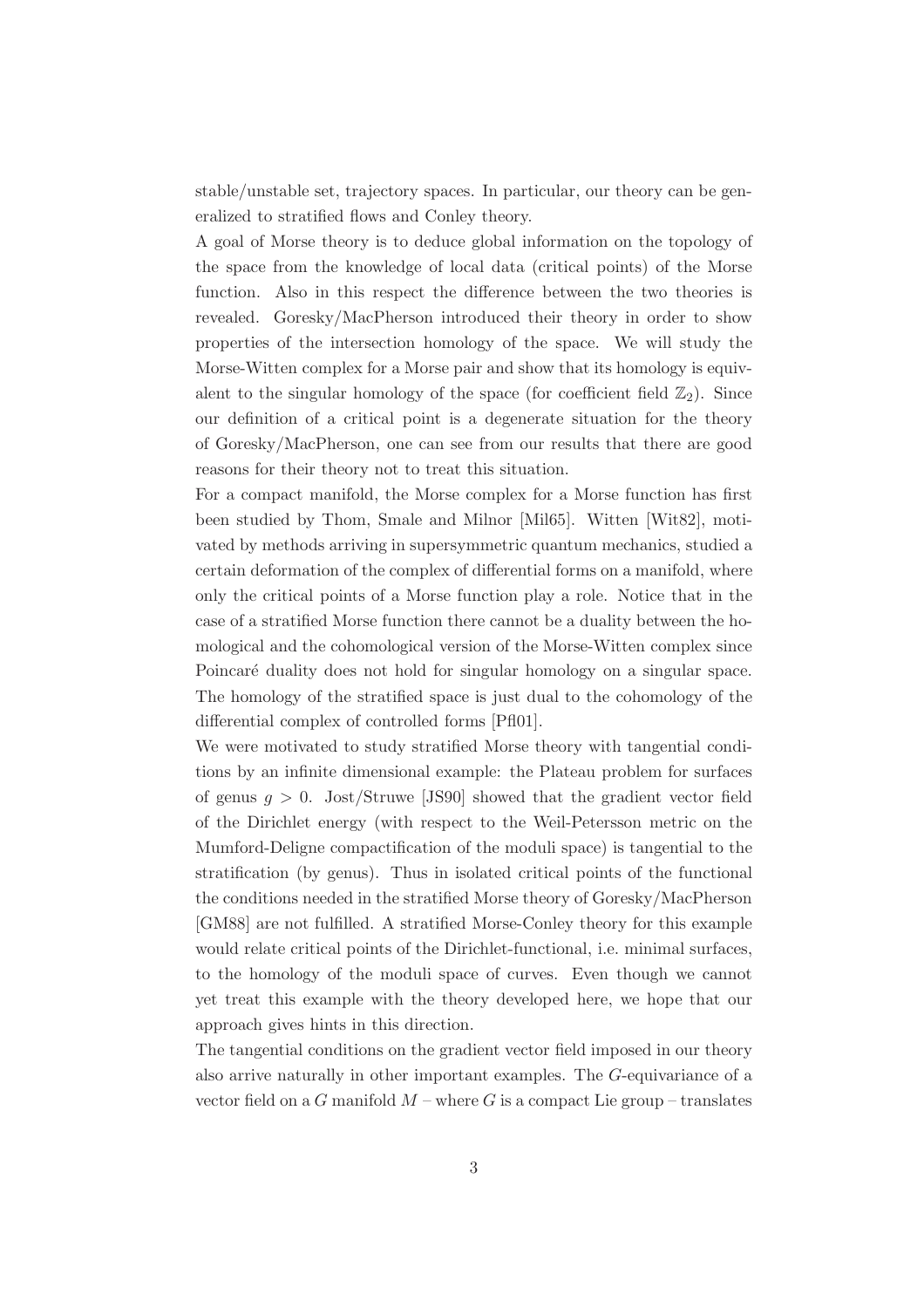into tangential conditions on the quotient  $M/G$  [dRdS88]. This quotient is known to be an abstract stratified space (cf. e.g. [Pfl01, Ver84].

#### **2 Preliminaries**

**Abstract stratified spaces** Let X be a topological space, Hausdorff, locally compact, paracompact and with countable basis of the topology. A stratification  $S$  of the topological space X is a locally finite family of disjoint locally closed subsets  $S \subset X$  called pieces, such that  $X = \bigcup_{S \in \mathcal{S}} S$ . Moreover the strata S are smooth manifolds without boundary in the induced topology.

A tubular system for a stratified space is a family of tuples

$$
\{(T_S, \pi_S: T_S \to S, \rho_S: T_S \to \mathbb{R}_{\geq 0})\}_{S \in \mathcal{S}},
$$

where  $T_S$  is an open neighborhood of  $S$ ,  $\pi_S : T_S \to S$  is a continuous retraction and  $\rho: T_S \to \mathbb{R}_{\geq 0}$  is continuous and such that  $\rho_S^{-1}(0) = S$ .

**Definition 2.1.** *(see [Ver84]) An abstract stratified space is a topological space* X with a stratification S and a tubular system  $\{(T_S, \pi_S : T_S \to S, \rho_S :$  $T_S \to \mathbb{R}$ ) $\}_{S \in \mathcal{S}}$  *satisfying the following conditions:* 

*(1) For each pair of strata*  $(S, R)$ ,  $T_S \cap R \neq \emptyset$  *implies that*  $S \leq R$ *, i.e.*  $S \subset \overline{R}$ *.* (2) For each pair of strata  $(S, R)$  with  $S < R$  the map

$$
(\pi_S, \rho_S) : R \cap T_S \to S \times \mathbb{R}_{>0}
$$

*is smooth and submersive.*

*(3) The tubular system is controlled, i.e. for each pair of strata* (S, R) *with*  $S \subset \overline{R}$  and all  $x \in T_S \cap T_R$  the following conditions are satisfied:

 $(C\pi)$   $\pi_S \pi_R(x) = \pi_S(x),$ 

$$
(C\rho) \ \rho_S \pi_R(x) = \rho_S(x).
$$

A consequence of Thoms First Isotopy Lemma [Ver84] is that these spaces have locally a cone-like structure, i.e. let  $p \in S$  be a point in a stratum S then there is a neighborhood of  $p$  in  $X$  homeomorphic (by a strata preserving, strata-wise smooth homeomorphism) to  $B_{\epsilon}^{\dim S}(p) \times cone(L)$ . Here  $L \simeq$  $(\pi_S, \rho_S)^{-1}(p, \epsilon)$  is the normal link in p (see also [GM88] for the notion of the normal link for a Whitney-stratified subspace  $X \subset \mathbb{R}^N$ ). The normal link is independent of the choice of  $p \in S$  and  $\epsilon > 0$  small enough. By taking the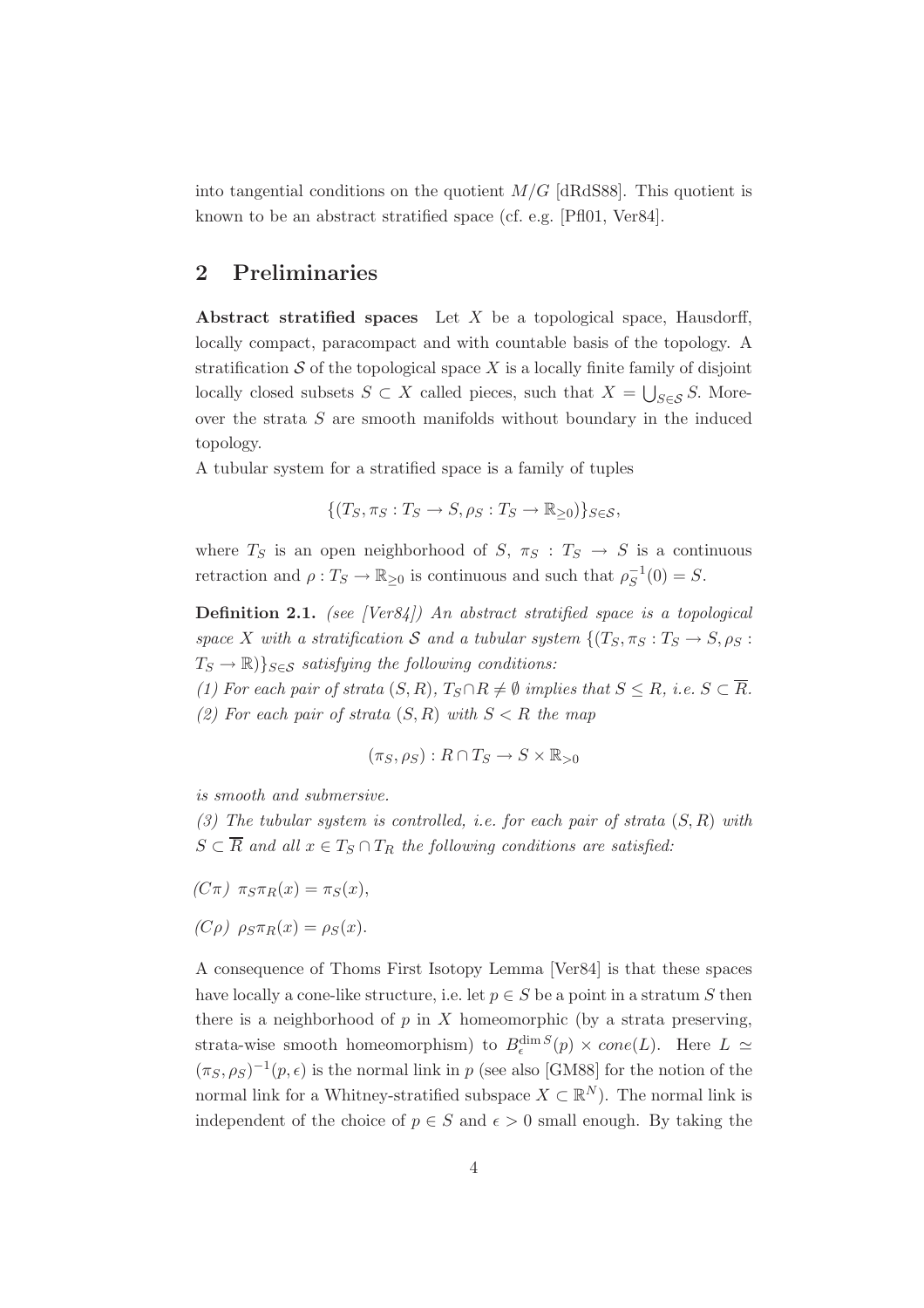obvious restrictions one can easily see that  $L$  is itself an abstract stratified space of smaller depth, where the depth of  $X$  is defined as follows:

depth $(X) = \max\{m \mid \text{there exist a chain of strata } X_0 < X_1 < \ldots < X_m\}.$ 

- **Example 2.2.** *(1) The most prominent stratifications are the so-called Whitney stratifications of an analytic subset of*  $\mathbb{R}^N$  *(see e.g. [GM88] for the definition). Whitney stratified spaces are an example of abstract stratified spaces (cf. e.g. [Tho69, Pfl01]).*
	- *(2) Let* M *be a smooth manifold with a compact Lie group* G *acting on* M*. If the action of the group is not free, the orbit space* M/G *is in general not a manifold, but it is still an abstract stratified space (cf. e.g. [Pfl01, Ver84]).*

**Controlled stratified vector fields** A (smooth) stratified vector field on an abstract stratified space X is given by a family  $\xi = {\xi_S : S \to TS}_{S \in S}$ of (smooth) vector fields on each stratum. We will say that  $\xi$  is a stratified  $C^k$  vector field  $(k \in \mathbb{N})$  if the restriction  $\xi_S$  is  $C^k$  for all  $S \in \mathcal{S}$ .

**Definition 2.3.** *(see [Ver84]) A stratified vector field on* X *is called controlled (with respect to a tubular system) if for all pairs of strata* (S, R) *with*  $S < R$  *and all*  $x \in T_S \cap R$  *the following conditions are satisfied:* 

- $(C\pi)$   $d\pi_S \xi_R(x) = \xi_S(\pi_S(x)),$
- $(C\rho)$  d $\rho_S \xi_R(x)=0$ .

There is no canonical notion of continuity for stratified vector fields, but using the control conditions  $(C\pi)$  and  $(C\rho)$  we can still obtain a (local) continuous flow (see [Ver84]). Moreover the flow  $\Phi$  induced by a  $(C\pi)$ controlled vector field is itself controlled.

Indeed we can relax the control condition  $(C\rho)$  into the condition

 $(C\rho') | d\rho_S \xi_R(x) | < A\rho_S(x)$  for all pair of strata  $S < R$  and all  $x \in T_S \cap R$ 

introduced by [Loo78] in order to still have local integrability of the vector field (see [dPW95]).

The condition

 $(d\rho\xi < 0)$   $d\rho_S\xi_R(x) < 0$  for all pairs of strata  $S < R$  and all  $x \in T_S \cap R$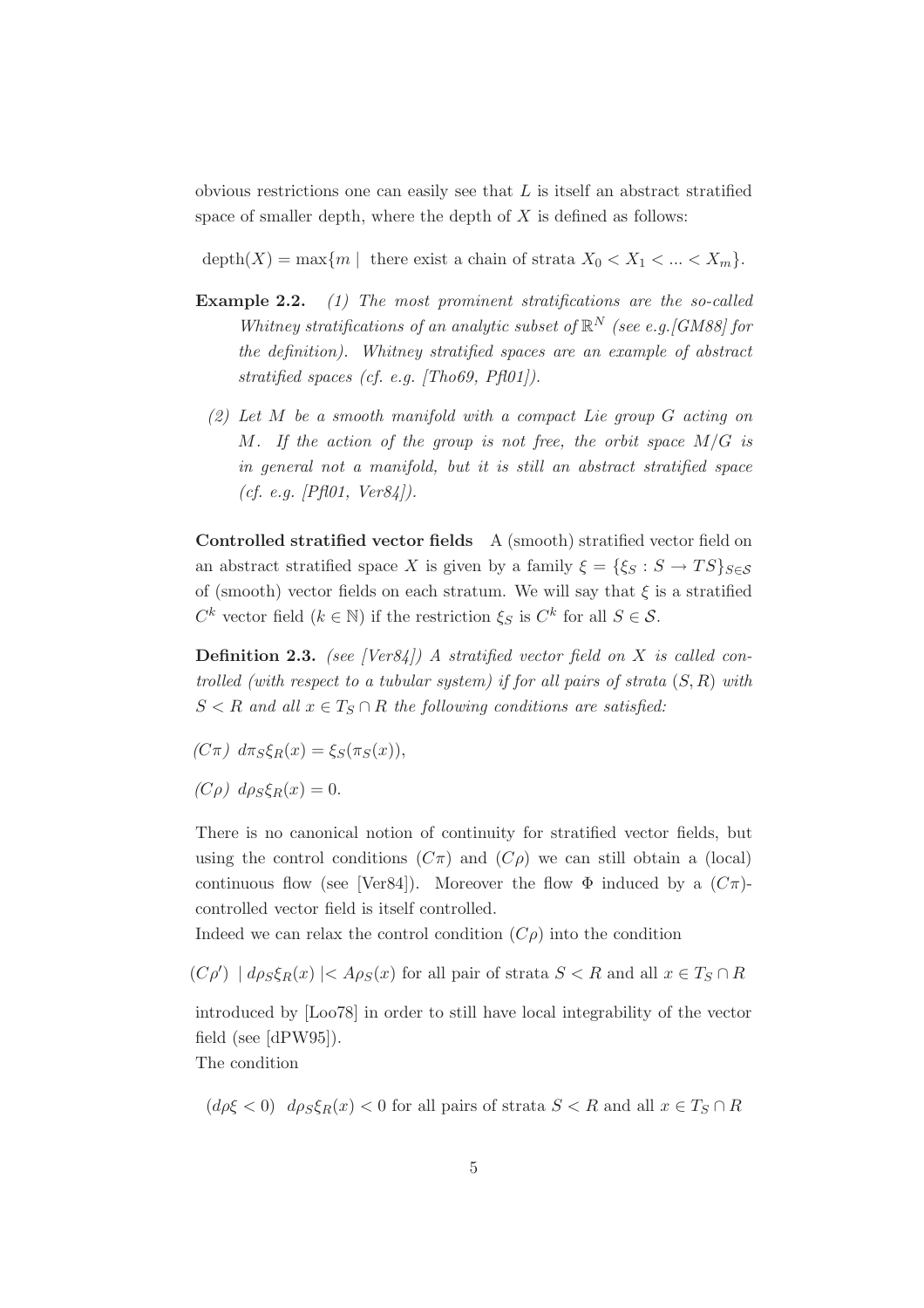implies that the induced flow goes only from larger into smaller strata.

For our purposes we need vector fields which are "nearly  $(C\pi)$ -controlled"; we call a stratified vector field  $(C\pi')$ -controlled if it satisfies

 $(C\pi')$   $d\pi_S \xi_R(x) = \xi_S(\pi_S(x)) + \rho_S^2(x)\chi(\pi_S(x))$  for all  $x \in T_S \cap R$ ,

where  $\chi$  is a stratified bounded vector field.

**Radial vector fields** The construction of radial vector fields on a Whitney-stratified set  $X \subset \mathbb{R}^N$  in [Sch91] uses two kinds of tubular systems, geodesic ones and parametrized ones. We want to give the following easier definition which still keeps track of the main ideas:

**Definition 2.4.** *Let* X *be an abstract stratified space with a controlled tubu* $lar system \{(T_S, \pi_S : T_S \to S, \rho_S : T_S \to \mathbb{R})\}_{S \in \mathcal{S}}$ . A vector field  $\xi_{rad}$  *is called radial with respect to the stratum* S *and the tubular system if it satisfies*  $(i) \xi_{rad|S} = 0$  *and* 

*(ii)*  $\xi_{rad|T_S-S}$  *is the controlled lift of the vector field*  $-t\frac{\partial}{\partial t} \in \Gamma(\mathbb{R})$  *along the controlled submersion*  $d\rho : T_S - S \to \mathbb{R}$ .

**Remark 2.5.** *From the definition of an abstract stratified space it follows that*  $\rho_S : T_S - S \to \mathbb{R}$  *is a stratified controlled submersion (i.e. it satisfies the control condition*  $(C\pi)$  *and the restriction to each stratum is submersive). Thus by [Ver84] (2.4) there exists a controlled vector field*  $\xi_{rad}$  *on* X which *is a lift of*  $-t\frac{\partial}{\partial t}$  *satisfying* 

$$
d\rho \xi_{rad} = -t \frac{\partial}{\partial t}.
$$

*Note that, because we study the negative gradient vector field, for us a radial vector field is pointing inward on*  $\partial T_S^{\delta}$  *and not outward like in [Sch91]*.

A radial extension  $\zeta_{rad}$  of  $\zeta_s \in \Gamma(TS)$  is the sum of a parallel extension and the radial vector field defined above. It has the same singularities as  $\zeta_s$ .

**Definition 2.6.** *Let*  $\zeta_S : S \to TS$  *be a smooth vector field on a stratum S.* Let  $\{(T_S, \pi_S, \rho_S)\}_{S \in \mathcal{S}}$  *be a controlled tubular system on* X.

*(1) Let*  $\zeta_{\parallel}$  *be a stratified controlled lift of*  $\zeta_{\text{S}}$  *on the open neighborhood*  $T_{\text{S}}$ *(with respect to the given tubular system). A parallel extension of the vector field*  $\zeta_s$  *is a stratified vector field*  $\chi$  *such that* 

$$
\chi(x) = \zeta_{||}(x) + \rho_S^2(x)\zeta_{pert}(x)
$$

*for all*  $x \in T_S$ *, where*  $\zeta_{pert}$  *is a stratified bounded vector field on*  $T_S$ *.*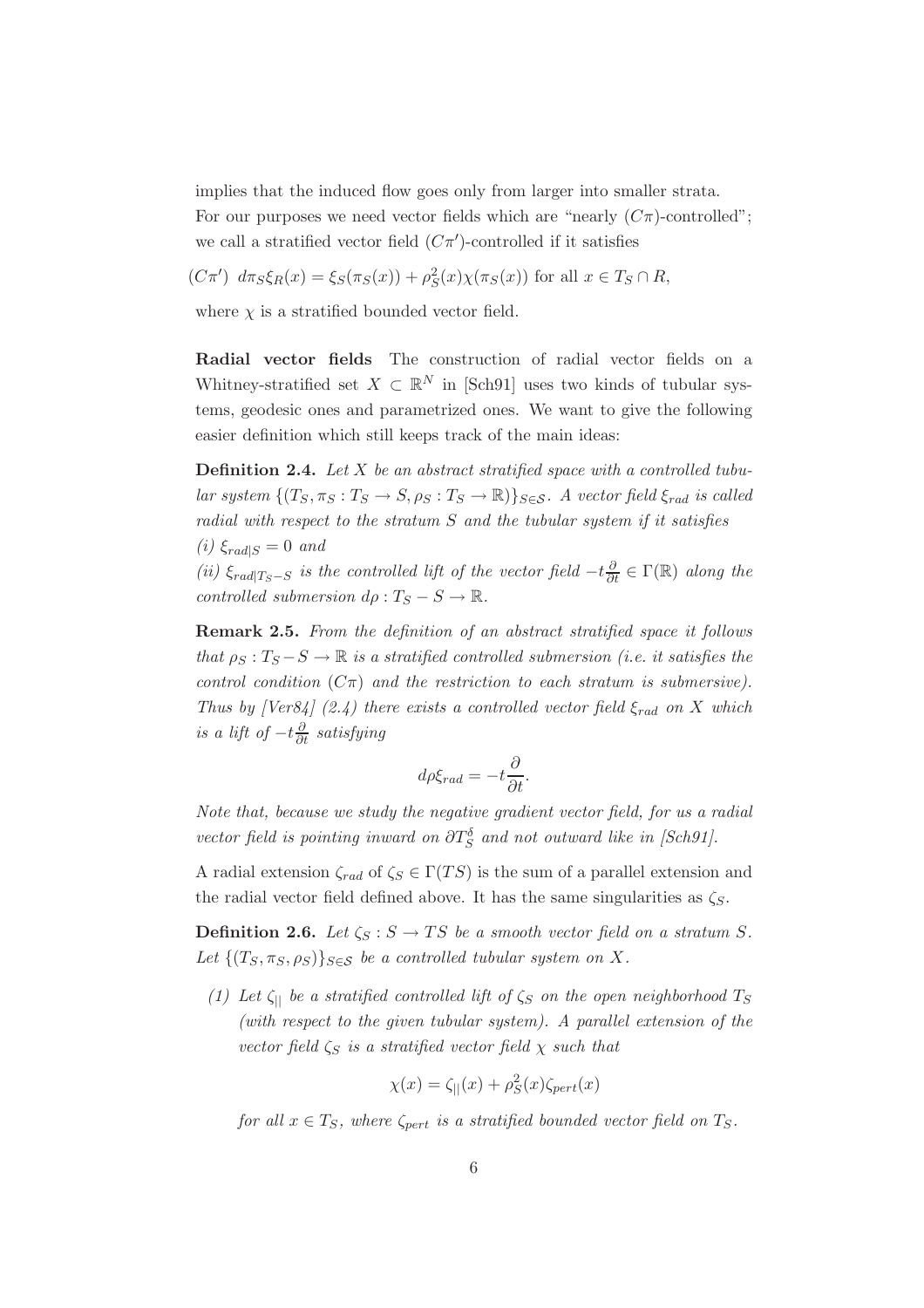*(2)* A radial extension  $\zeta_{rad}$  of  $\zeta_{S}$  on  $T_{S}$  is given by

$$
\zeta_{rad}(x) = \chi(x) + \xi_{rad}(x) \text{ for all } x \in T_S
$$

*where*  $\xi_{rad}$  *denotes the radial vector field in Def. 2.4 and*  $\chi$  *is the parallel extension of*  $\zeta_S$  *in part (1).* 

**Riemannian metric on an abstract stratified space** For Whitney stratified spaces  $X \subset \mathbb{R}^N$  one can find the definition of a Riemannian metric in [Pfl01], it is just the pullback of the metric on the ambient space. We will define here the notion of a Riemannian metric on an abstract stratified space. Note that the definition below contains fewer smoothness assumptions than the definition in [Pfl01].

**Definition 2.7.** Let X be an abstract stratified space with a stratification  $S$ *and a controlled tubular system*  $(\pi, \rho)$ . A Riemannian metric on X compat*ible with the given tubular system is a family*

$$
\{g^S \in \Gamma(Sym(TX_S^* \otimes TX_S^*))\}_{S \in \mathcal{S}}
$$

*of smooth Riemannian metrics satisfying the following conditions:*

*(1) Let* S, R *be a pair of strata* S, R *with*  $S < R$ , let  $v_{||}$  *resp.*  $w_{||}$  *be parallel extensions (with respect to*  $(\pi, \rho)$ ) of smooth vector fields  $v : S \to TS$ *resp.*  $w : S \to TS$ *. For each sequence*  $x_k \in R$  *with*  $\lim x_k = x \in S$  *the following equality holds:*

$$
\lim_{x_k \to x} g^R(x_k)(v_{||}, w_{||}) = g^S(x)(v, w).
$$

*(2) The distance*

$$
d(p,q) = \inf_{\gamma} \int_p^q \sum_{j \in J} \sqrt{g(\gamma_j(t))(\dot{\gamma}_j(t), \dot{\gamma}_j(t))} dt
$$

*yields a metric on* X *and induces the original topology on* X. ( $\gamma$  *runs over all piecewise*  $C^1$ -curves in X with endpoints p, q and J is a de*composition of the differentiability set into its connected components.)*

*(3) Let* S, R *be a pair of strata with*  $S \subset \overline{R}$ *, then for all points*  $x \in R$  *the distance from the lower stratum*  $d(x, S)$  *is of order*  $O(\rho_S)$ *.*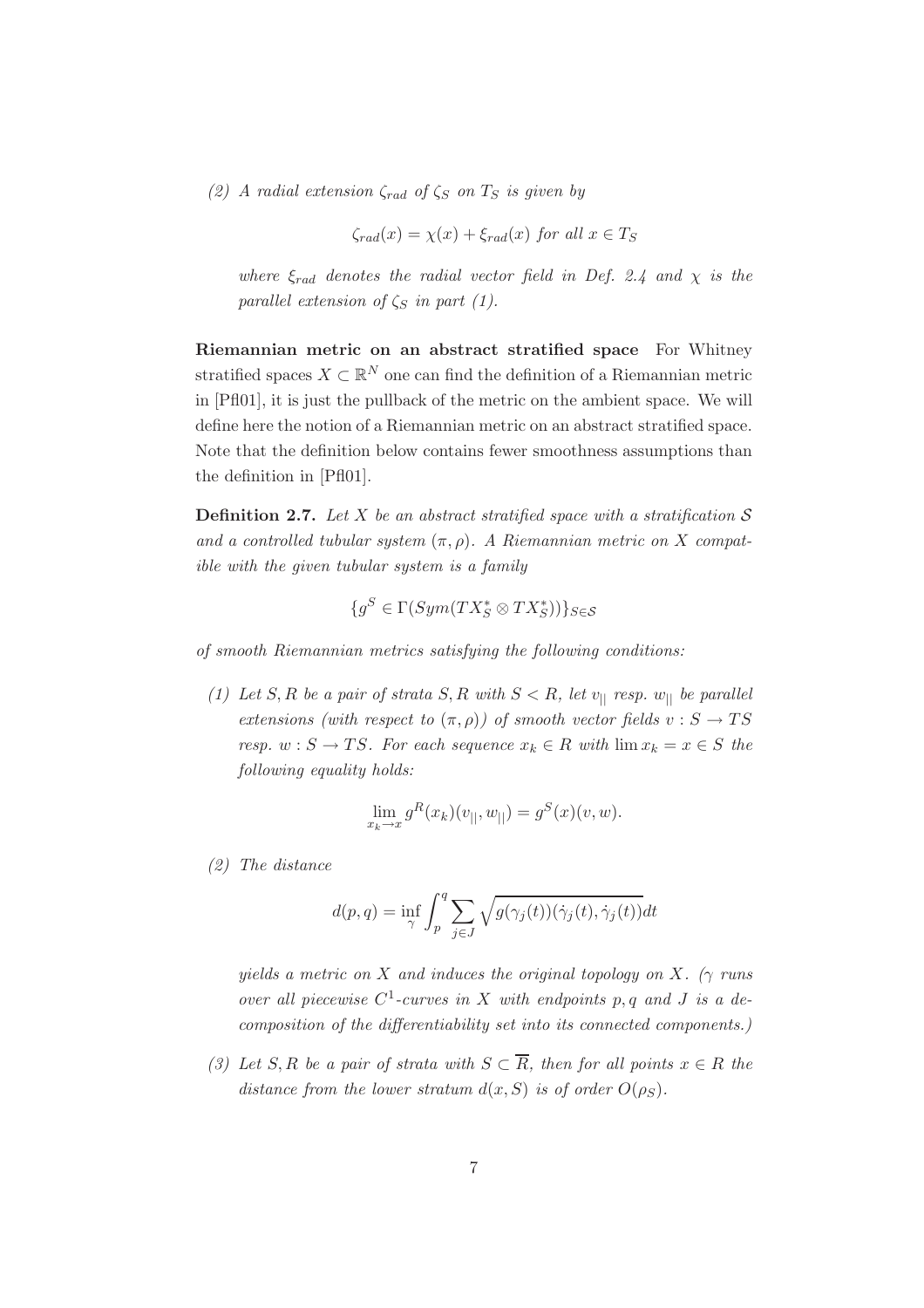By a Riemannian metric on  $X$  we mean a Riemannian metric compatible with an arbitrary controlled tubular system. If we fix the tubular system, we will speak about a compatible Riemannian metric.

Let us show the existence of a compatible Riemannian metric on a compact abstract stratified space with fixed tubular system:

**Proposition 2.8.** *Let* X *be a compact abstract stratified space with controlled tubular system*  $(\pi, \rho)$ . Then there exists a Riemannian metric com*patible with*  $(\pi, \rho)$ *.* 

Proof: We show the assumption by induction on the depth of the stratification.

Let us first show the case of two strata  $\{X_1, X_2\}$ , i.e. of depth 1. Let  $\{U_i\}_{i\in I}$ be a finite open covering of  $X$ . Because of the existence of a controlled partition of unity ([Ver84]) it is enough to construct a metric on each open set. If  $U_i$  is included in the larger stratum  $X_2$ , then  $U_i \simeq \mathbb{R}^{\dim X_2}$  and we take the Euclidean metric on  $\mathbb{R}^{\dim X_2}$ . If  $U_i$  is the neighborhood of a point  $p \in X_1$ , there exists a stratified diffeomorphism  $\mathbb{R}^{\dim X_1} \times cone(L(p))$  where the cone coordinate is given by  $t = \rho_1$  ( $t = 0$  corresponds to the cone point). The normal link is a compact manifold and thus there exists a metric  $g_L$  on L. The required Riemannian metric on  $U_i$  satisfying (1)-(3) of Definition 2.7 is given by the warped metric  $g = g_{X_1} + t^2 g_L + dt \otimes dt$ .

Let us assume that we can construct a Riemannian metric on stratified spaces of depth  $\lt k$ . Let X be a compact abstract stratified space of depth k. Let  $U(p)$  be an open neighborhood of  $p \in S$ . It can be written as  $U(p) \simeq cone(L(p)) \times \mathbb{R}^{\dim S}$ , where the normal link is an abstract stratified space of depth  $\langle k \rangle$  and thus there exists a Riemannian metric  $q_L$  on L compatible with the induced tubular system. We can now define a metric  $g_S + t^2 g_L + dt \otimes dt$  on  $U(p)$ , and with a controlled partition of unity we obtain a metric on  $X$  satisfying the conditions  $(1)-(3)$  of Definition 2.7.

 $\Box$ 

Note that in contrast to the case of a manifold there can exist different Riemannian metrics on a stratified space compatible with the same tubular system, which are, however, not Lipschitz equivalent. For instance for a stratified space with two strata the two warped metrics  $q_i = q_{X_1} + q_i(\rho)q_L +$  $d\rho \otimes d\rho$   $(i = 1, 2)$  with different coefficients  $g_i(\rho) = O(\rho^i)$  are not Lipschitz equivalent.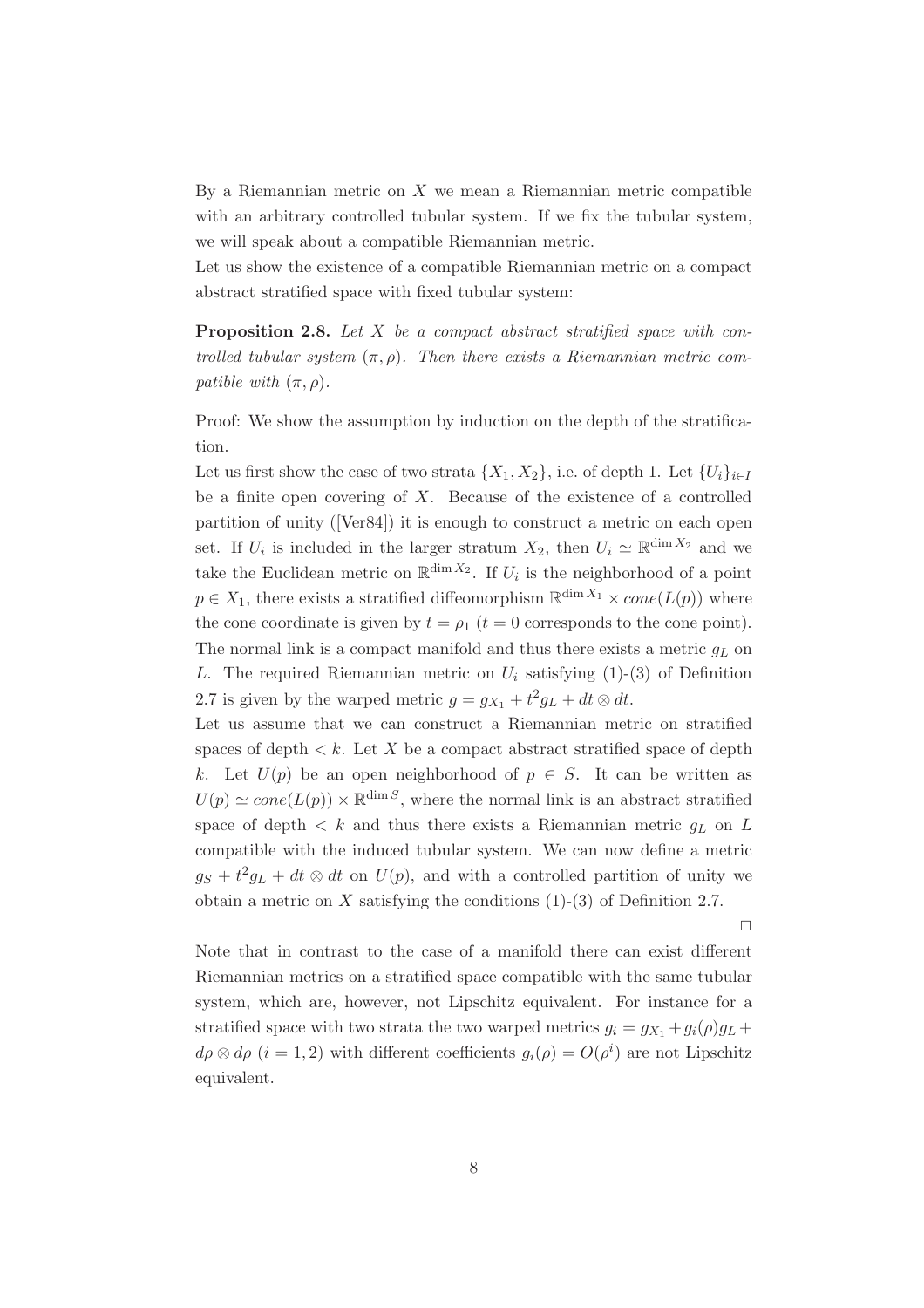#### **3 Definition of a stratified Morse pair**

From now on we will assume that X is compact. We denote by  $C^n_{strat}(X,\mathbb{R})$ the space of continuous strata-wise  $C<sup>n</sup>$ -smooth functions on the abstract stratified space X. Let  $(f,g)$  be a pair consisting of a function  $f \in$  $C_{strat}^n(X,\mathbb{R}), (n \geq 2)$ , and a Riemannian metric on X. A point  $0 \in S$  in the stratum S of X is called a critical point of  $(f,g)$  if it is a critical point for the restriction  $f_{|S}$ .

A critical point will be called nondegenerate if it is a nondegenerate critical point both in the tangential directions and the normal directions of the stratum S. The nondegeneracy in the normal directions will be expressed in terms of a radiality condition on the gradient vector field. The gradient vector field of a function  $f \in C^n_{strat}(X,\mathbb{R})$  is the stratified vector field

$$
\{\nabla_g s f_{|S} \mid g^S(x)(\nabla f(x), v) = d(f_{|S})(x)(v) \text{ für alle } x \in S, v \in T_x S\}_{S \in \mathcal{S}}.
$$

**Definition 3.1.** *A critical point*  $0 \in S$  *is a nondegenerate critical point for the pair* (f,g) *if the following conditions are satisfied:*

 $(i)$  0 *is a nondegenerate critical point of the restriction*  $f_{|S}$ .

*(ii)* There exists a controlled tubular system  $\{(T_S, \pi_S, \rho_S)\}_{S \in \mathcal{S}}$  on X such *that the stratified vector field*  $-\nabla_g f$  *is a radial extension of*  $-\nabla_g f_{|S}$ *.* 

It is easily seen that nondegenerate critical points are isolated.

We can now give the definition of a Morse function. We require tangential conditions for the gradient vector field. This tangency will be expressed with the help of control conditions.

**Definition 3.2.** *A pair* (f,g) *is called a stratified Morse pair if there exists a controlled tubular system* (π, ρ) *on* X *such that the stratified vector field*  $\xi := -\nabla_g f$  satisfies the control conditions  $(C\pi'), (C\rho')$  and  $d\rho \xi < 0$  and all *critical points are nondegenerate.*

**Proposition 3.3.** *Let* (f,g) *be a Morse pair. The flow induced by the negative gradient flow*  $\xi = -\nabla_g f$  *exists for all time, in particular flow lines do not leave a stratum in finite time. Moreover in infinite (positive) time the flow lines can only go from a larger into a smaller stratum.*

Proof: The control condition  $(C\rho')$  makes sure that the flow does not leave a stratum in finite time (see [dPW95]). The two control conditions  $(C\pi')$ and  $(C\rho')$  yield the continuity of the flow (in analogy to [dPW95]). The last statement follows from the condition  $d\rho \xi < 0$ .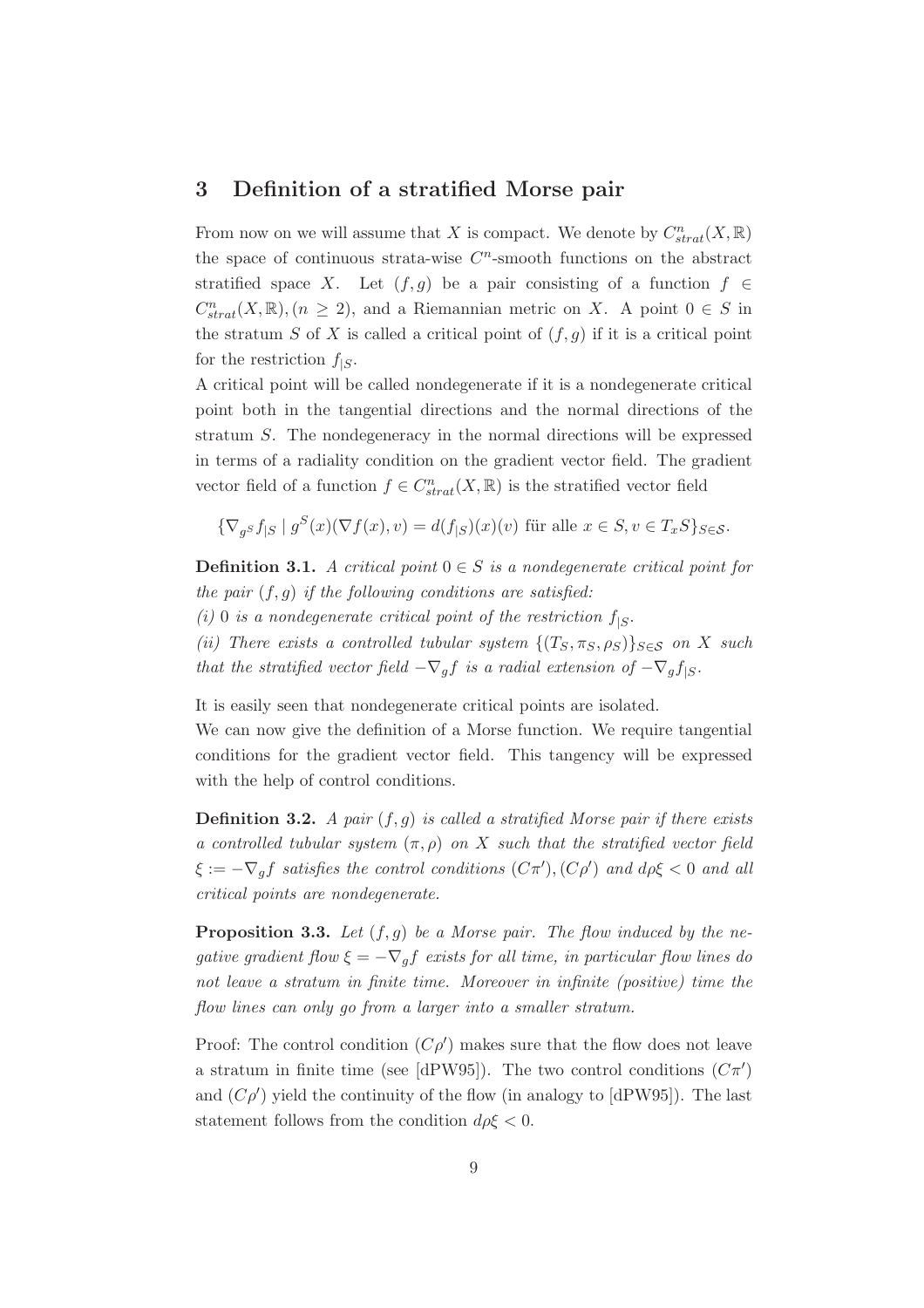Before presenting our results let us first discuss the case of a manifold  $M \subset$  $\mathbb{R}^N$  with convex boundary in view of the two stratified Morse theories.

**Example 3.4.** *The manifold* M *with convex boundary can be seen as a stratified space with two strata, where the boundary* ∂M *is the smaller stratum and the interior* int M *is the larger stratum.*

*In [Bra74] there are given two possible normal forms for a Morse function in a critical point*  $0 ∈ ∂M$ *. One can find local coordinates*  $\{x_1, ..., x_n\}$  *around the critical point* 0 *such that*  $\partial M = \{x_n = 0\}$  *and the function can be written as:*

$$
f_{GM}(x) = \sum_{i=1}^{n-1} \pm x_i^2 \pm x_n,
$$

*or*

$$
f(x) = \sum_{i=1}^{n-1} \pm x_i^2 \pm x_n^2.
$$

*In the first case we see that the gradient vector field*  $\nabla_g f_{GM} = \pm \frac{\partial}{\partial x_n}$ *(with respect to the Euclidean metric in these coordinates) is transversal to the boundary.* (Note that in this case  $df_{GM}(0) \neq 0$  but  $d(f_{GM|\partial M})(0) =$ 0*.) This normal form corresponds to critical points in the sense of Goresky/MacPherson. The deformation lemma in this case is proven by moving the critical point into the interior and then applying smooth theory.* Note that by passing a critical point with normal form  $f_{GM}(x)$  =  $\sum_{i=1}^{n-1} \pm x_i^2 - x_n$  the topological type of the sublevel set does not change.

*In the second case the negative gradient vector field*  $-\nabla_q f$  *(where g is the Euclidean metric) is tangential to the boundary. Moreover the vector field* satisfies the control condition  $(C\pi')$  and  $(C\rho')$  with respect to the standard *tubular neighborhood of the boundary. Note that we can apply the homeomorphic coordinate change*  $u_i = x_i$ ,  $(i = 1,...n - 1)$ ;  $u_n = x_n^2$  *and thus get again into the first case. (In the general case of an abstract stratified space the two situations are not even homeomorphic). In order to apply our theory, we restrict ourselves to the normal form*  $f(x) = \sum_{i=1}^{n-1} \pm x_i^2 + x_n^2$  *because we require additionally that the flow does not leave the boundary in (infinite) positive time. The other critical points do not yield any contribution to the CW-complex anyway.*

*Note that in most cases where Morse theory has been studied on manifolds with boundary the condition of transversality of the gradient field to the boundary is required. This has the advantage of being a generic condition.*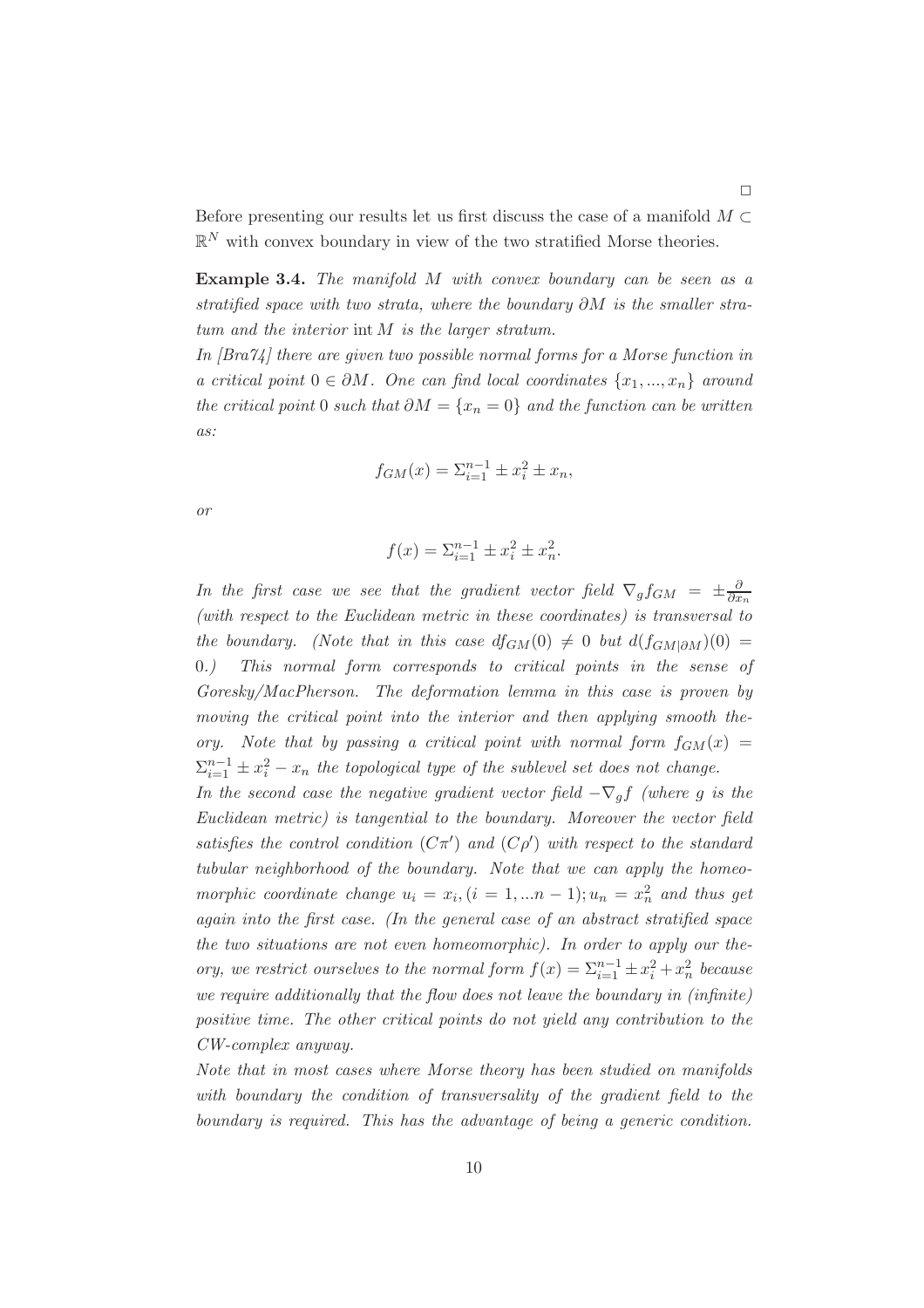*But also Morse theory with tangential conditions has been studied, see for example [LP90].*

#### **4 Existence of a stratified Morse pair**

**Proposition 4.1.** *Let* X *be a compact abstract stratified space with a tubular system*  $(\pi, \rho)$ *. We can construct a Morse pair*  $(f, g)$  *on* X *such that* g *is a compatible Riemannian metric on* X *and the negative gradient vector field*  $\xi := -\nabla_g f$  satisfies the control condition  $(C\pi'), (C\rho')$  and  $d\rho \xi < 0$  (with *respect to*  $(\pi, \rho)$ *)*.

Proof: Let  $g$  be the Riemannian metric on  $X$  compatible with the given tubular system  $(\pi, \rho)$  constructed in Prop. 2.8. We will moreover construct a function  $f \in C^{\infty}_{strat}(X,\mathbb{R})$ , such that  $(f,g)$  is a stratified Morse pair.

Because the stratification is locally finite and because of condition (2) of an abstract stratification, two strata of the same dimension are not comparable and thus (by taking the union of all strata of the same dimension) we can assume without loss that the stratification  $S = \{X_i\}_{i=1,\dots,n}$  on X is such that dim  $X_1 < ... < \dim X_n$ . The case of two strata: Let X be a stratified space with two strata  $\{X_1, X_2\}$  with  $X_1 \subset \overline{X_2} = X$ . Let  $f_1 : X_1 \to \mathbb{R}$  be a smooth Morse function on  $X_1$  (the existence of a Morse function on  $X_1$ ) is clear since  $X_1$  is a compact smooth stratum). We can extend  $f_1$  to the tubular neighborhood  $T_{X_1}$  of  $X_1$  by  $f(x) = f_1 \circ \pi_1(x) + \rho_1^2(x)$   $(x \in T_{X_1})$ . It is easily seen that  $-\nabla_g f$  satisfies the control conditions  $(C\pi), (C\rho')$  and  $d\rho\xi < 0$  with respect to the given tubular neighborhood. Moreover the stratified vector field  $\xi = -\nabla_g f$  is a radial lift of  $\xi_1 = -\nabla_{g_1} f_1 \in \Gamma(T X_1)$ . By using a partition of unity one can construct a Morse function on  $X$  where the critical points in a tubular neighborhood of  $X_1$  lie already in  $X_1$  and are all nondegenerate in the sense of Def. 3.1.

General case: Let  $X$  be a stratified space with  $n$  strata. We will construct a stratified Morse pair by induction on the number of strata.

Let us assume that we have already constructed a Morse function

$$
f: \cup_{1=1}^{k-1} X_i \to \mathbb{R}
$$

such that the stratified vector field  $\{\xi_i\}_{i=1,\dots,k-1}$  satisfies the required control conditions and that moreover in the neighborhood of critical points  $p \in$  $X_i$ ,  $(i = 1, ..., k - 2)$  of the pair  $(f, g)$  the gradient vector field  $\{\xi_i\}_{i=i,...,k-1}$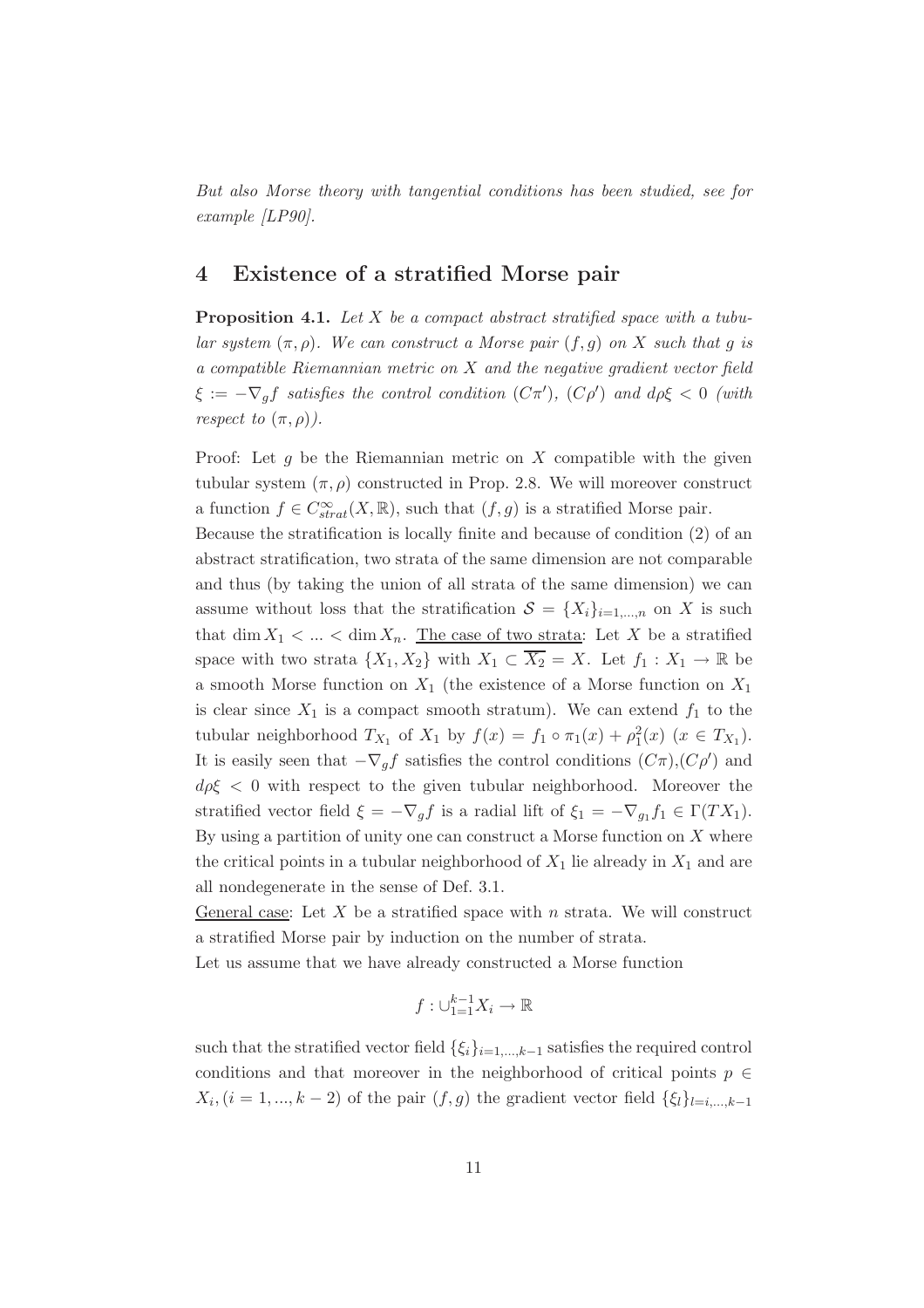is a radial extension of  $\xi_i$ . We want to extend the Morse function on the stratum  $X_k$ .

From the case of two strata applied to the pair of strata  $(X_i, X_k)$  we know already that we can extend the function  $f_{|X_i}: X_i \to \mathbb{R}$  to a continuous strata-wise smooth function

$$
f_i: T_{X_i} \cap X_k \to \mathbb{R}
$$

through  $f_i = f_{|X_i} \circ \pi_i(x) + \rho_i^2(x)$ . The vector field

$$
\{\xi_i:X_i\to TX_i,\xi_{ik}:X_k\cap T_{X_i}\to T(X_k\cap T_{X_i})\}
$$

is a radial extension of  $\xi_i$  on  $\{X_i, X_k\}$  and satisfies the control conditions  $(C\pi)$ ,  $(C\rho')$  and  $d\rho\xi < 0$ . We must choose the tubes  $T_{X_i}$  small enough such that all critical points of the already defined Morse function  $f: \cup_{i=1}^{k-1} X_i \to \mathbb{R}$ which lie in  $T_{X_i} \cap X_{k-1}$  already lie in  $X_i$ . One can check by using the induction assumption and eventually shrinking the neighborhoods  $T_{X_i}$  of X<sub>i</sub> that the vector fields  $\{\{\xi_i\}_{i\leq j}, \xi_{jk} : T_{X_j} \cap X_k \to T(T_{X_j} \cap X_k)\}$  satisfy the control conditions  $(C\pi')$  and  $(C\rho')$ .

We chose the following covering of  $\cup_1^k X_i$ :

$$
V_1 = T_{U_1} \cap X_k,
$$
  
\n
$$
V_2 = T_{U_2} \cap X_k - \overline{U_{\epsilon}(X_1)},
$$

$$
V_{k-1} = T_{U_{k-1}} \cap X_k - \overline{\mathrm{U}_{\epsilon}(\cup_{i=1,\ldots,k-2} X_i)},
$$
  

$$
V_k = X_k - \overline{\mathrm{U}_{\epsilon}(\cup_{i=1,\ldots,k-1} X_i)}
$$

and a subordinate controlled partition of unity  $\{\varphi_i\}$ . We can now extend the Morse function to the stratum  $X_k$  by  $f(x)=\sum \varphi_i(x)f_i(x)$ . The gradient vector field

$$
\{\xi_i\}_{i < k} \cup \{\xi_k = \Sigma(\varphi_i \nabla_g f_i + f_i \nabla_g \varphi_i)\}
$$

satisfies the control condition  $(C\pi')$ . The first summand  $\Sigma\varphi_i\nabla f_i$  is a linear combination of  $(C\pi')$ -controlled vector fields and thus itself  $(C\pi')$ -controlled. For the second summand we have

$$
d\pi_j(f_i\nabla\varphi_i)(x) = f_i(\pi_j(x))\nabla\varphi(\pi_j(x))
$$
 for  $i < j$ 

and

...

$$
d\pi_j(f_j \nabla \varphi_j)(x) = \left(f_j(\pi_j(x)) + \rho_j^2(x)\right) \nabla_g \varphi_j(\pi_j(x)).
$$

The expressions  $d\pi_j(f_i\nabla\varphi_i)(x)$  for  $i>j$  do not yield any contribution.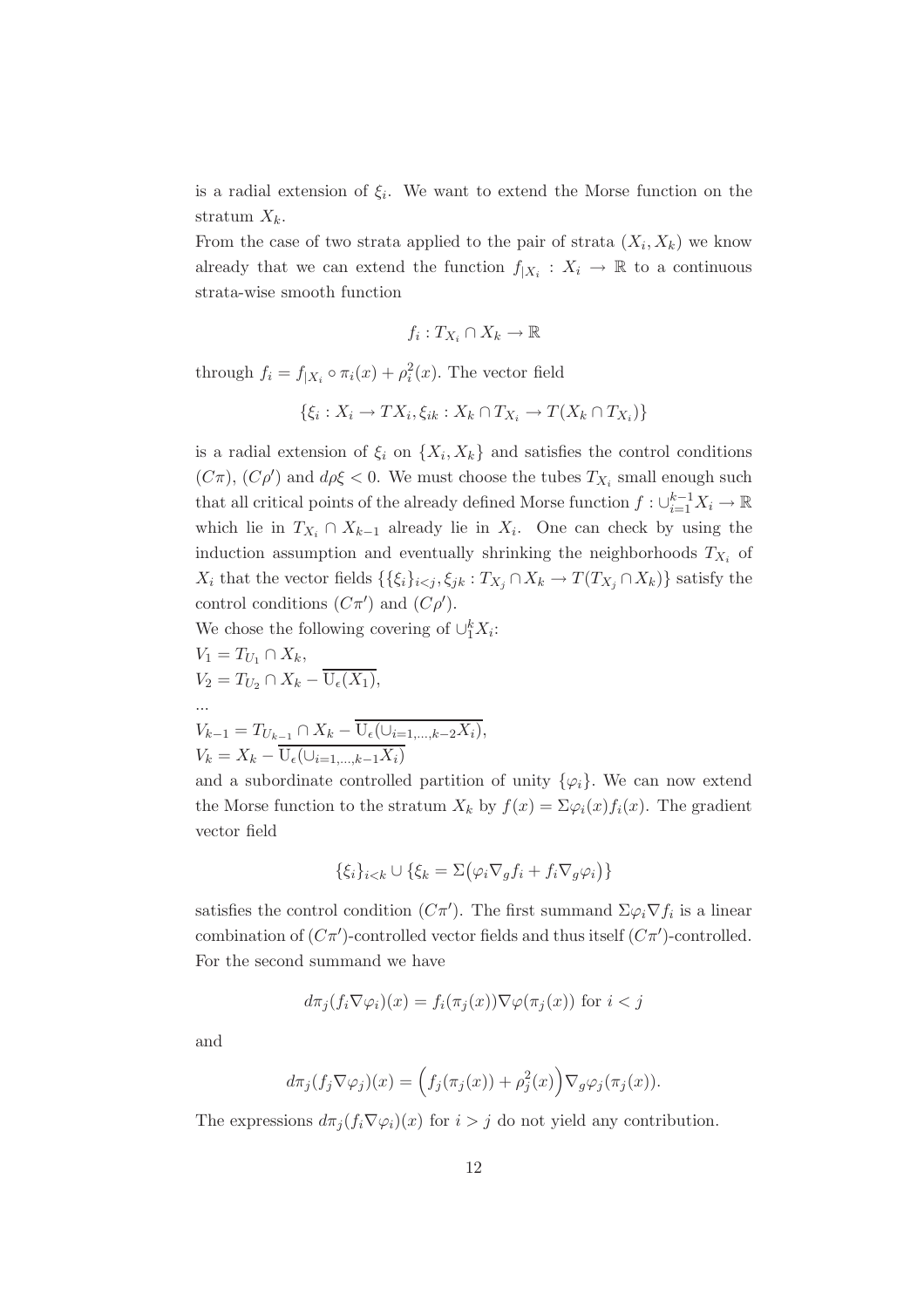Similarly we can check the control conditions  $(C\rho')$  and  $d\rho\xi < 0$ . By the choice of the covering  ${V_i}$  and the construction we can easily deduce the radiality of the vector field in the neighborhood of critical points.

 $\Box$ 

**Remark 4.2.** *Note that the question of the existence of a stratified Morse function for a Whitney-stratified space*  $X \subset \mathbb{R}^N$  *is not meaningful for our theory.* We cannot always construct a Morse function  $f: X \to \mathbb{R}$  *being a restriction of a smooth function*  $\tilde{f}: \mathbb{R}^N \to \mathbb{R}$  and satisfying the conditions *of Def. 3.2.*

#### **5 Normal form in a critical point**

An important result in smooth Morse theory is the so-called Morse lemma [Mil65], which provides a normal form for a Morse function in the neighborhood of a critical point (see also example 3.4 for a Morse lemma on manifolds with boundary). We do not have a similar statement for a stratified Morse pair, however in this section we will obtain a "normal form" for the induced dynamics of the negative gradient flow. We first analyze the stable and unstable set of a critical point 0 for a Morse pair, establishing the stratified analogue of the Stable/Unstable Manifold Theorem. Then we generalize the Hartman-Grobman Theorem to the stratified case.

For the Unstable Manifold Theorem we do not need yet the condition of the gradient vector field being a radial extension:

**Theorem 5.1.** *Let*  $(f, g)$  *be a pair consisting of a function*  $f \in C^n_{strat}(X, \mathbb{R})$  $(n \geq 2)$  and a Riemannian metric on X. Let  $0 \in S$  be a nondegenerate *critical point of the restriction*  $f_{|S}$  *of index* k*. Moreover the negative gradient vector field*  $\xi := -\nabla_g f$  *should satisfy the control conditions*  $(C\pi'), (C\rho')$  *and* dρξ < 0*. Then the local unstable set*

$$
W^u_{loc}(0) := \{ y \in X \mid \lim_{t \to -\infty} \Phi(y, t) = 0 \} \cap U_{\epsilon}(0)
$$

*is a k*-dimensional  $C^{n-1}$  *submanifold of* S.

Proof: Because of the control condition  $(C\rho')$  and  $d\rho \xi < 0$ , the induced flow cannot leave the stratum S. Then the unstable set  $W^u_{loc}(0)$  is completely contained in the stratum S, and the proposition follows by applying the Unstable Manifold Theorem of the smooth theory (compare e.g. [KH95]).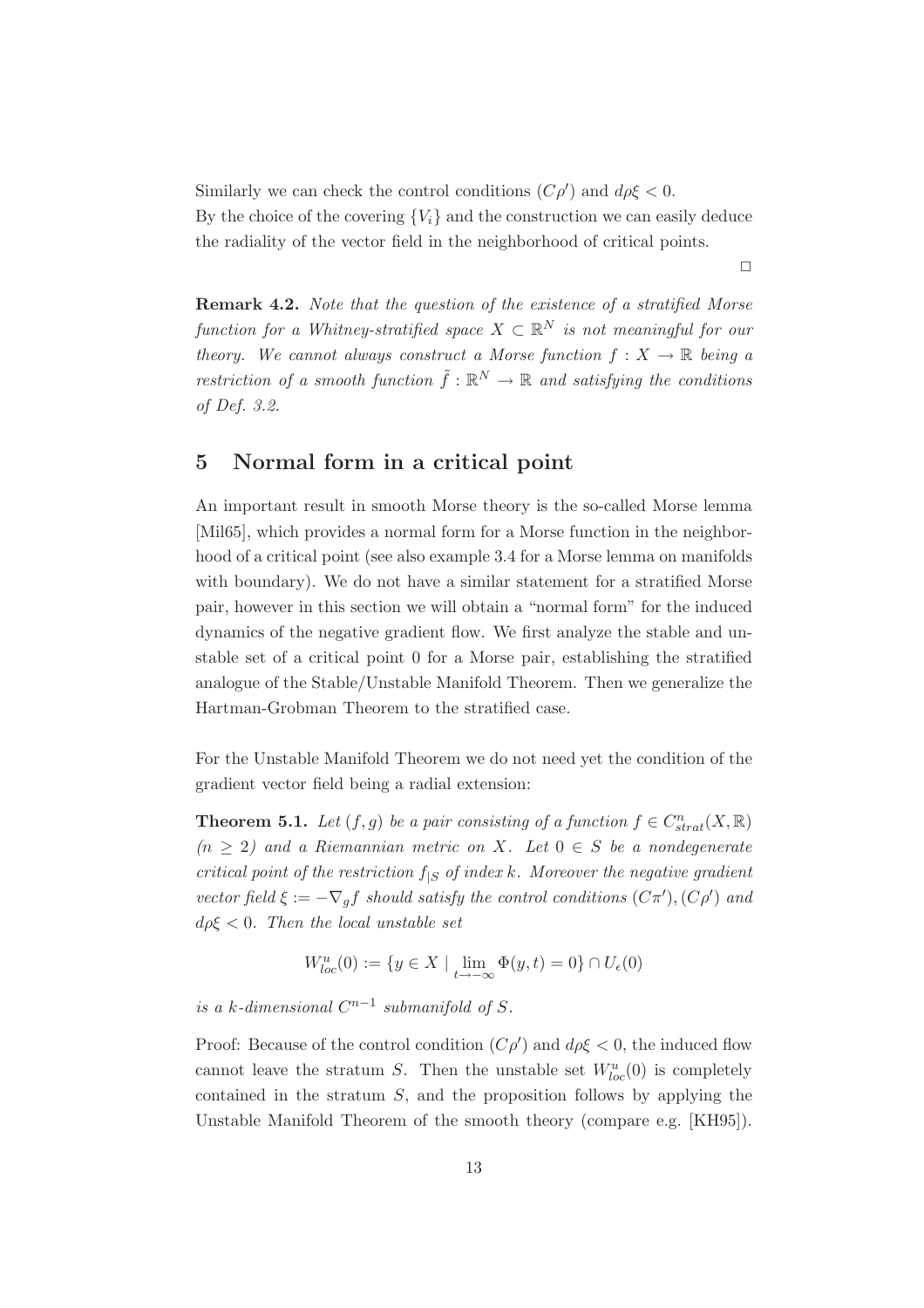Note that the control condition  $(C\pi')$  is needed in order to provide the existence of the flow (cf. [Ver84]).  $\Box$ 

We now prepare the analogue of the "Stable Manifold Theorem". Here the radiality assumption is crucial.

Let  $0 \in S$  be the critical point of the Morse pair  $(f, g)$ . Denote by m the dimension of the stratum  $S$ . Let  $G$  be the time-1-map of the induced flow for the negative gradient vector field  $-\nabla_a f$  and  $A : \mathbb{R}^m \to \mathbb{R}^m$  the linearisation of  $G_{|S}$ . Denote by  $\{x_1, ... x_{n-k}, y_1, ..., y_k\}$  local coordinates of S in a neighborhood of 0, where x resp. y denote the stable resp. unstable directions of A.

The next lemma states the existence of local cone coordinates where the gradient vector field  $-\nabla_q f$  has almost standard form:

**Lemma 5.2.** *Let*  $0 \in S$  *be a critical point of the Morse pair*  $(f, g)$ *. Then there exists a neighborhood* U(0) *of the critical point as well as a stratified* diffeomorphism  $U(0) \simeq cone(L) \times \mathbb{R}^m$  so that the stratified gradient vector  $field \xi := -\nabla_{a}f$  *can be written in these coordinates*  $(r, l, x, y) \in cone(L) \times \mathbb{R}^{m}$ *as*

$$
\xi(r, l, x, y) = \xi_S(0, 0, x, y) - r\frac{\partial}{\partial r} + O(r^2).
$$

Proof: It follows from Def. 3.2 of a stratified Morse pair that  $\xi$  is the radial extension of  $-\nabla_q f_{|S}$  with respect to a controlled tubular system  $(\pi, \rho)$  on X. Then  $(\pi_S, \rho_S) : T_S - S \to S \times (0, \epsilon)$  is a controlled submersion and because of Thom's First Isotopy Lemma (see e.g.[Ver84]) locally trivial. This yields local coordinates  $U(0) \simeq cone(L) \times \mathbb{R}^m$  as in the statement. The expression of  $\xi$  in these coordinates follows from the control condition  $(C\pi')$  and the fact that the radial vector field with respect to the tubular system  $(\pi, \rho)$  and the stratum S is  $\xi_{rad} = -r \frac{\partial}{\partial r}$ .

 $\Box$ 

**Lemma 5.3.** Let 0 be a critical point of the Morse pair  $(f, g)$ . Then the *time-1-map of the negative gradient flow*  $\xi = -\nabla_{a}f$  *can be expressed in the local coordinates of Lemma 5.2 in the following way:*

$$
Gr(r, l, x, y) = ar,
$$
  
\n
$$
Gl(r, l, x, y) = l,
$$
  
\n
$$
Gx(r, l, x, y) = Asx + \alphas(r, l, x, y),
$$
  
\n
$$
Gy(r, l, x, y) = Auy + \alphau(r, l, x, y),
$$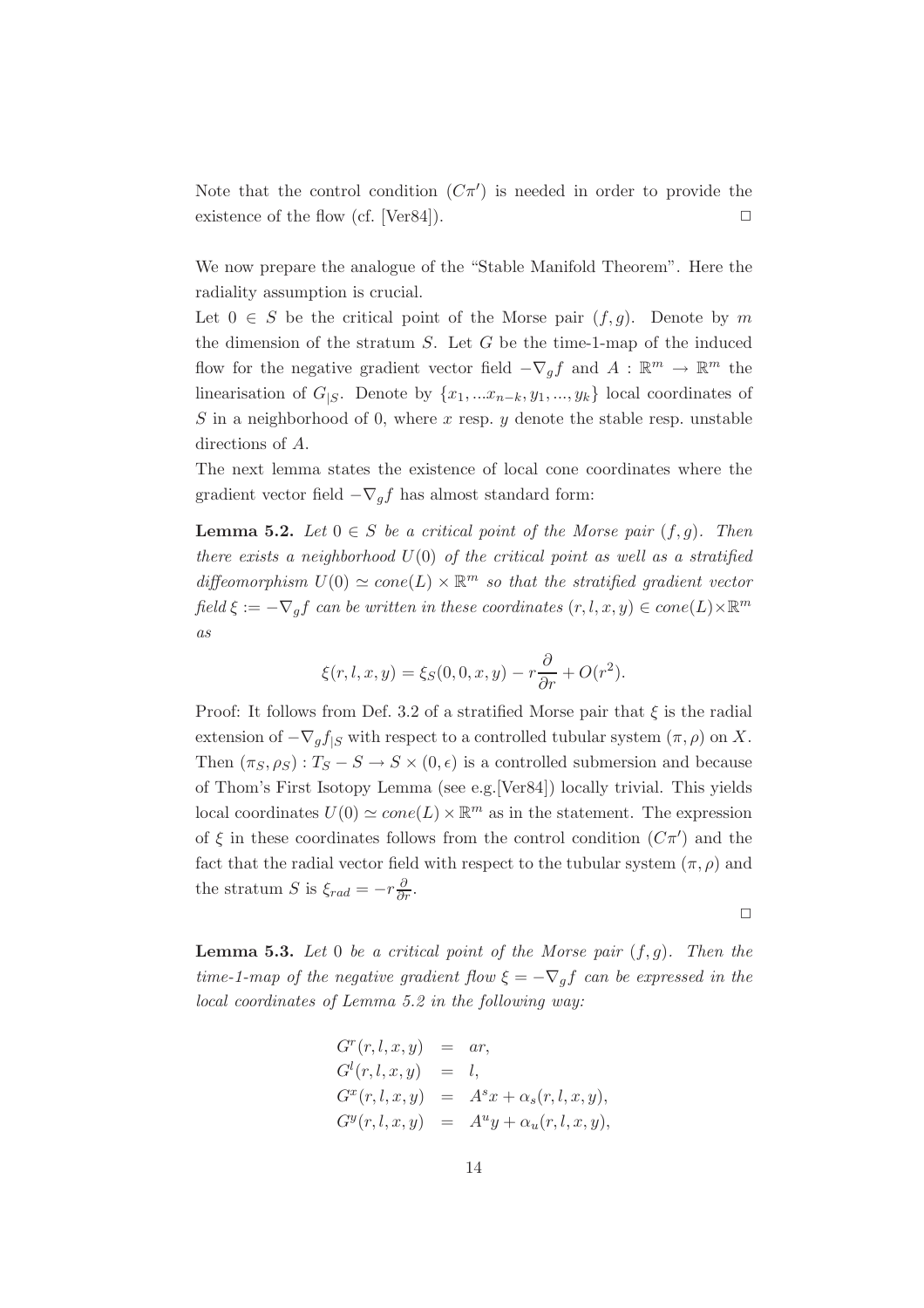*where*  $\alpha_u$  :  $cone(L) \times \mathbb{R}^m \rightarrow \mathbb{R}^k, \alpha_s$  :  $cone(L) \times \mathbb{R}^m \rightarrow \mathbb{R}^{m-k}$  *are Lipschitz continuous with Lipschitz constant* δ *with respect to the warped metric in prop. 2.8. Moreover the restriction of*  $\alpha_{s,u}$  *to each stratum is*  $C^1$ *, and*  $\alpha_{s,u}(0) = 0$ . A<sup>s</sup> is a linear contraction,  $A^u$  is a linear expansion, and  $a = \frac{1}{e}$ .

The assumption follows from Lemma 5.2 and the following criterium for Lipschitz continuity, which one can check easily using the warped metric:

**Lemma 5.4.** Let X be a stratified cone,  $X = cone(L)$ , with a stratification  ${X_2 = cone(L) - {0}, 0}.$  Let g be a warped metric  $g = dr^2 + g(r)g<sub>L</sub>$ , where  $g(r)$  *is decreasing with*  $\lim_{r\to 0} g(r)=0$ *. Let* 

$$
G = (G^r, G^l) : X_2 \to X_2
$$

*be a* C1*-diffeomorphism on* X2*, such that* G<sup>r</sup> *is a contraction with*  $\lim_{r\to 0} G^r(r,l)=0.$ 

*Then the following statements hold:*

*(1) There is a continuous continuation of* G *on* X *by*  $G(0) = 0$ .

(2) If in addition there is an  $r_0$  such that for  $r < r_0$  the following expressions *are uniformly bounded*

$$
G_r^r \n:= \n\frac{\partial G^r}{\partial r},
$$
  
\n
$$
\frac{1}{g(r)} G_l^r \n:= \n\frac{1}{g(r)} \frac{\partial G^r}{\partial l},
$$
  
\n
$$
g(r) G_r^l \n:= g(r) \frac{\partial G^l}{\partial r},
$$
  
\n
$$
G_l^l \n:= \frac{\partial G^l}{\partial l},
$$

*then* G *is Lipschitz in a neighborhood of* 0*.*

Let us now embed  $cone(L) \times S \subset \mathbb{R}^N \times \mathbb{R}^m$  by a metric (strata-wise) embedding (this is possible as one can easily see by an induction on the depth of the stratification). Now we use Kirszbrauns Lemma [Kir34] to extend the dynamics on a neighborhood of  $0 \in \mathbb{R}^{N+m}$ . We apply the lemma to  $\alpha_s$ resp.  $\alpha_u$  and obtain Lipschitz continuous functions  $\widetilde{\alpha_s} : \mathbb{R}^N \times \mathbb{R}^m \to \mathbb{R}^{m-k}$ resp.  $\widetilde{\alpha_u} : \mathbb{R}^N \times \mathbb{R}^m \to \mathbb{R}^k$  with the same Lipschitz constant  $\delta$  as before. We can now deduce properties of the stable set for the critical points of a stratified Morse pair by using the Stable Manifold Theorem of the smooth theory for the extended dynamics:

**Theorem 5.5.** *Let*  $0 \in S$  *be a critical point of a stratified Morse pair*  $(f, g)$ *. Then the local stable set*

$$
W_{loc}^s(0) := \{ y \in X \mid \lim_{t \to \infty} \Phi(y, t) \to 0 \} \cap U_{\epsilon}(0)
$$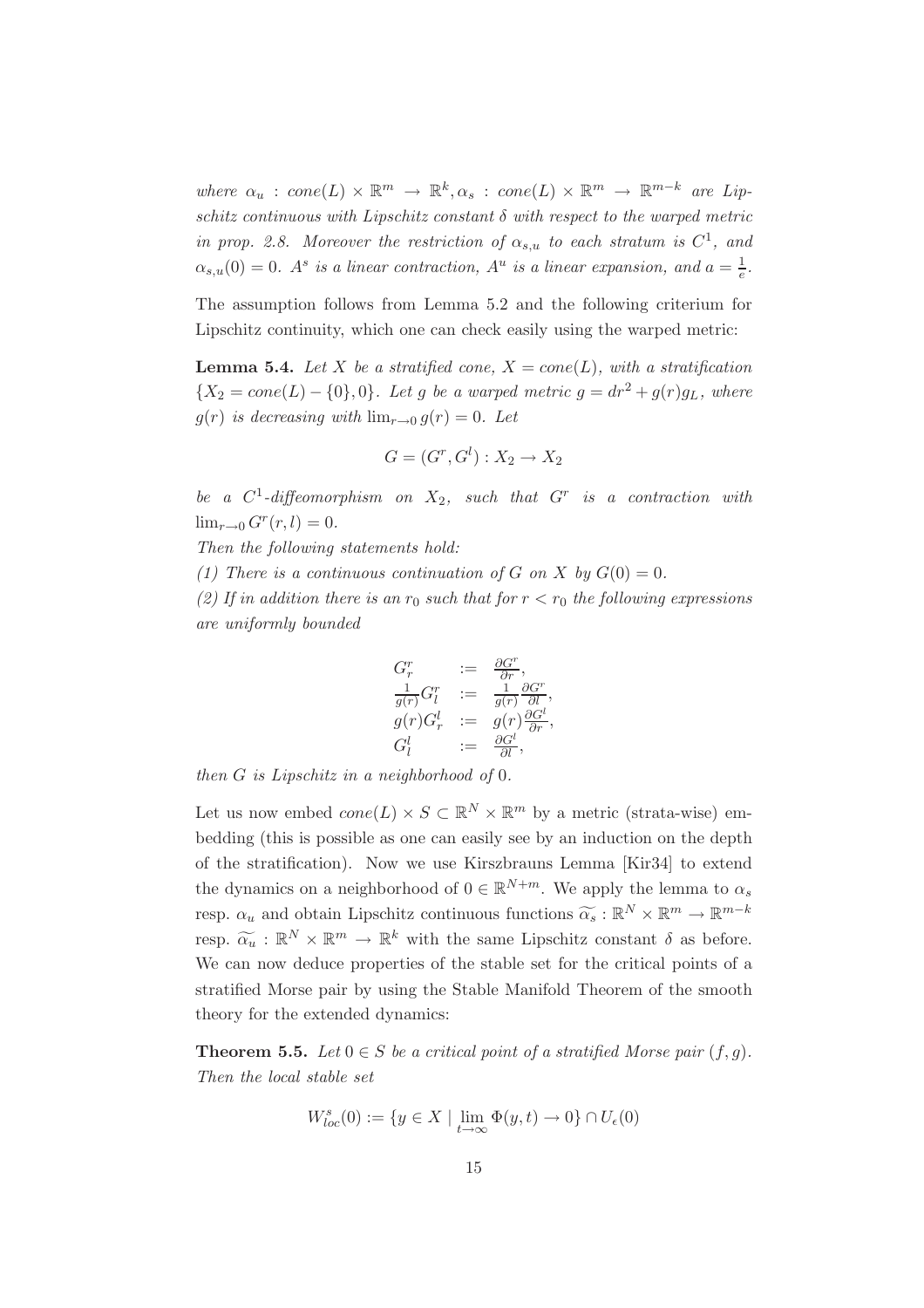*is an abstract stratified space. The restriction of*  $W<sup>s</sup>(0)$  *on each stratum is*  $C^{n-1}$ 

Proof: As we indicated above, we can use Kirszbrauns lemma to extend the time-1-map G to a neighborhood of 0 in  $\mathbb{R}^{N+m}$ . Thus G is the restriction of a map  $\widetilde{G} : \mathbb{R}^N \times \mathbb{R}^{m-k} \times \mathbb{R}^k \to \mathbb{R}^N \times \mathbb{R}^{m-k} \times \mathbb{R}^k$  with

$$
\begin{array}{rcl}\n\widetilde{G}^{z}(z,x,y) & = & az, \\
\widetilde{G}^{x}(z,x,y) & = & A^{s}x + \widetilde{\alpha_{s}}(r,l,x,y), \\
\widetilde{G}^{y}(z,x,y) & = & A^{u}y + \widetilde{\alpha_{u}}(r,l,x,y),\n\end{array} \tag{*}
$$

where  $\widetilde{\alpha_{s,u}}$  are Lipschitz continuous functions with Lipschitz constant  $\delta$ and  $\widetilde{\alpha_{s,u}}(0) = 0$ . For an adapted norm we have  $0 < ||A^s|| < \lambda < 1$ and  $||(A^u)^{-1}|| < \mu^{-1} < 1$ . Moreover  $a = \frac{1}{e} < 1$ . We now apply the Stable Manifold Theorem of the smooth theory (see e.g. [KH95]) for the map  $\widetilde{G}$  and the fixed point 0. The local stable set  $W^s_{loc}(\widetilde{G},0,\mathbb{R}^N) =$  ${x \in \mathbb{R}^N \mid \lim_{n \to \infty} \tilde{G}^n(x) = 0} \cap U_{\epsilon}(0)$  is a Lipschitz graph. The stratified space X is  $\tilde{G}$ -invariant and thus the local stable set for the map  $G: X \to X$  and the stratified fixed point 0 is given by the restriction  $W^s_{loc}(G, 0, X) = W^s_{loc}(\widetilde{G}, 0, \mathbb{R}^N) \cap X$ . The stable set is a transversal intersection of the Lipschitz graph  $W^s_{loc}(\widetilde{G},0,\mathbb{R}^N)$  with the stratified space X and thus itself an abstract stratified space (cf. [KTL89]). The stratification is parametrized by the strata of the normal link  $L$  at 0. The strata-wise smoothness follows by using cone fields as in the proof of the classical statement in [KH95] (see the proof in [Lud03]).

 $\Box$ 

Until now we described the behavior of points in the stable and unstable set. Actually in a neighborhood of a critical point one can also describe the orbit structure of orbits outside of  $W_{loc}^s$  and  $W_{loc}^u$ . In analogy to the smooth case (see e.g. [KH95]) we can construct a flow invariant stable/unstable foliation in the neighborhood of a critical point. The unstable leaves are as smooth as the flow and are completely contained in a stratum, whereas the stable leaves are Lipschitz graphs (with respect to the metric constructed in Prop. 2.8) transversal to the stratum S of the critical point and thus abstract stratified spaces themselves (cf. [KTL89]). The restriction on each stratum is as smooth as the flow. Using this foliations we can especially establish a kind of normal form of the dynamics of the gradient flow in the neighborhood of a critical point: We can prove the stratified Grobman-Hartman theorem: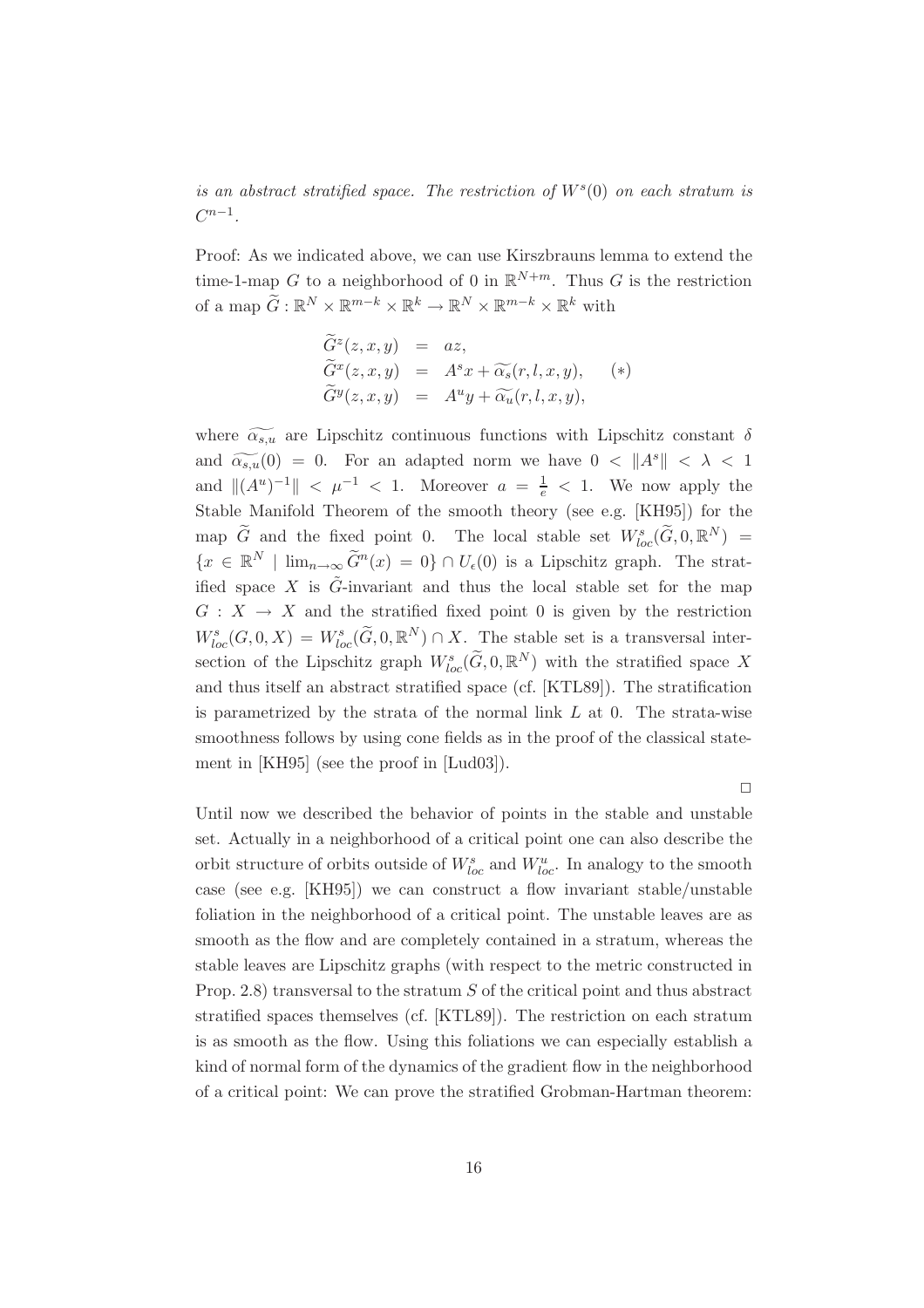**Proposition 5.6.** *Let* 0 *be a critical point of a stratified Morse pair* (f,g)*. Then, in a neighborhood of the critical point, the stratified vector field*  $\xi$  :=  $-\nabla_g f$  *is topologically conjugate to the linearisation*  $\xi_{lin} = D\xi_S(0) - r\frac{\partial}{\partial r}$  *(in*) *the coordinates of Lemma 5.2). Thus there exist neighborhoods* U(0) *and*  $V(0)$  *of* 0 *as well as a stratified homeomorphism*  $h: U(0) \rightarrow V(0)$  *such that the following diagram is commutative*

$$
U(0) \xrightarrow{h} V(0)
$$
  
\n
$$
G \downarrow \qquad \qquad \downarrow G_{lin}
$$
  
\n
$$
U(0) \xrightarrow{h} V(0),
$$

*where* G is the time-1-map for  $\xi$  and  $G_{lin}$  is the time-1-map for the lineari*sation.*

#### **6 Morse-Conley index for the critical point**

One important generalization of Morse theory to flows on metric spaces is due to Conley. He introduced the notion of homological Conley index for a flow-invariant set  $I$  (cf. [Con78]). In the smooth case one can show that the Conley index of a fixed point for the negative gradient flow of a Morse function can be identified with the Morse index, i.e. with the number of negative eigenvalues of the Hessian of f.

Let  $0 \in S$  be a critical point of a stratified Morse pair  $(f, g)$  on an abstract stratified space. Then by definition the restriction  $f_{|S}$  to the smooth stratum  $S$  is a Morse function in the usual sense and we can calculate the Morse index of 0 for  $f_{|S}$ . Since the flow cannot leave the stratum S in positive time, it is intuitively clear that this is a good definition of an index in 0. We will rigorously prove this in prop. 6.2.

**Lemma 6.1.** *Let* ξ *be a stratified vector field satisfying the control conditions* (Cρ ) *and* dρξ < 0 *and inducing a continuous stratified flow* Φ*. Let* I *be a flow invariant set completely contained in a stratum* S*. Assume that there exists a continuous projection*  $\pi'$ :  $Tub(S) \rightarrow S$  *commuting with the flow. Let*  $(N_1, N_0)$  *be an index pair for* I *in* S *(for the restricted flow). Then*  $(N_1^X, N_0^X) := (\pi')^{-1}(N_1, N_0) \cap \{\rho_S(x) \leq \rho_0\}$  *is an index pair for* I *in* X. The two pairs  $(N_1, N_0)$  and  $(N_1^X, N_0^X)$  are homotopic.

Proof: Since  $\pi'$  is continuous and  $N_1^X$  and  $N_0^X$  are closed and contained in a compact set they are themselves compact. We show  $Inv(N_1^X - N_0^X) = \{I\}$ :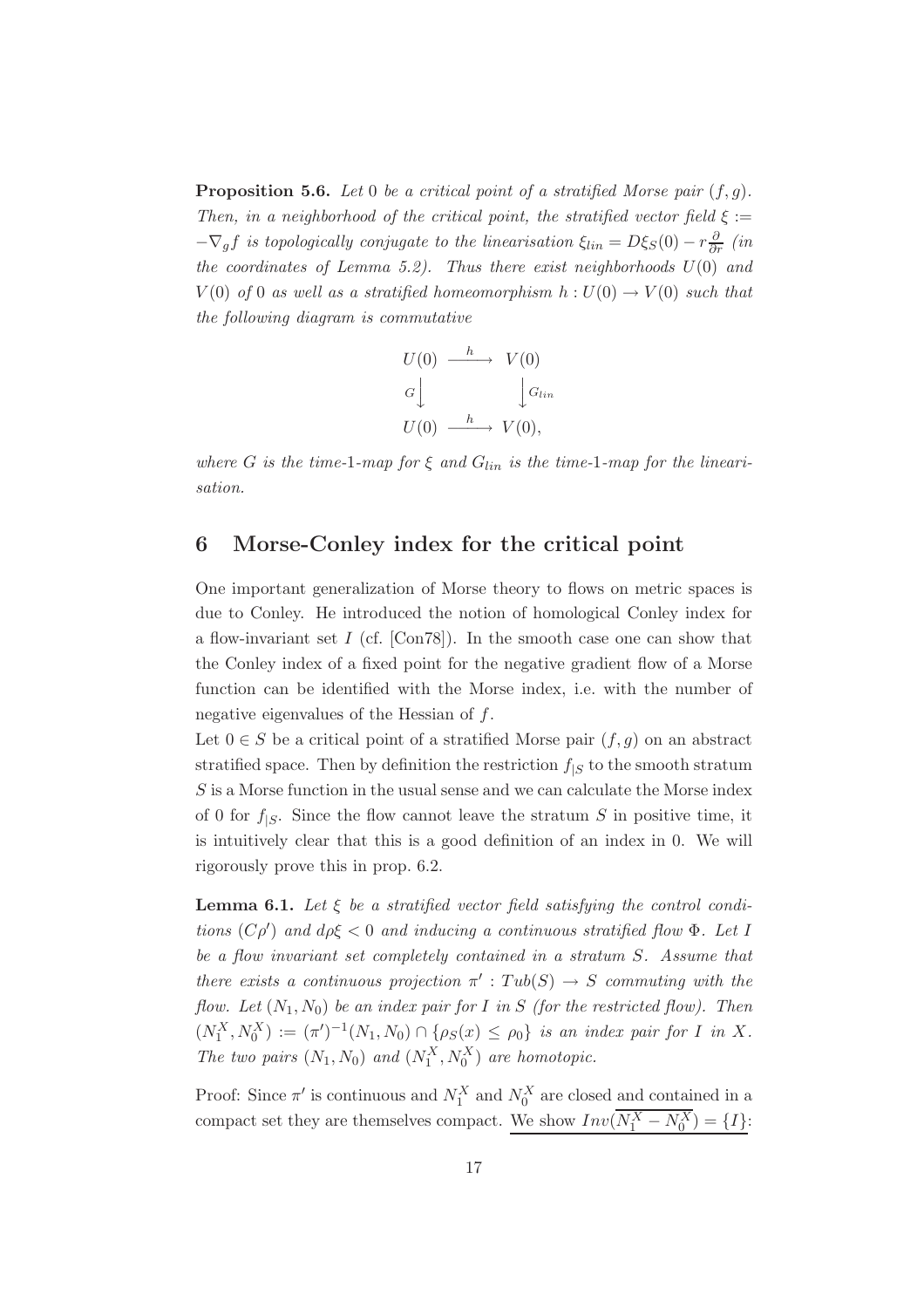The inclusion  $\supset$  is evident. Let now  $x \notin I$  be a point in  $Inv(N_1^X - N_0^X)$ . Because of the control condition  $(C\rho')$ , there exists a  $t(x)$  such that  $\rho(\Phi(x,t))$  $\rho_0$  for  $t < t(x)$ . This is a contradiction to  $x \in Inv(N_1^X - N_0^X)$ .

We show that  $N_0^X$  is an exit set: Let  $y \in N_1^X$  with  $\Phi(y, t) \notin N_1^X$  for a time t. Two cases can arise. 1st case:  $\pi'(\Phi(y,t)) \notin N_1$ . Since  $\pi'(y) \in N_1$  and  $N_0$  is an exit set for  $N_1$ , there exists a time  $t_1$  such that  $\Phi(\pi'(x), t_1) =$  $\pi'(\Phi(x,t_1)) \in N_0$ . Then  $\Phi(y,t_1) \in N_0^X$  and the assumption follows. 2nd case:  $\pi'(\Phi(y, t_1)) \in N_1$ , i.e. the inequality  $\rho(\Phi(x, t_1)) > \rho_0$  must hold. This is a contradiction to  $d\rho \xi < 0$ .

We show the positive invariance of  $N_0^X$ : Let  $y \in N_0^X$  and  $\Phi(y, t) \in N_1^X$ . Then  $\pi'(\Phi(y,t)) \in N_1$  and since  $N_0$  is positive invariant,  $\pi'(\Phi(y,t)) \in N_0$ follows. Thus we have  $\Phi(y, t) \in N_0^X$ .

The last part of the statement follows from the existence of a stratified diffeomorphism  $(N_1^X, N_0^X) \simeq (N_1, N_0) \times cone(L)$  and the contractibility of  $cone(L).$ 

**Proposition 6.2.** *The index*

$$
\mu(p) := dim W^u(p)
$$

*of a critical point*  $p \in S$  *for a stratified Morse pair*  $(f, g)$  *is well-defined.* 

Proof: We can apply Lemma 6.1 to the continuous projection  $\pi' := \pi^u$ :  $U(p) \to W^u(p)$  given through the local stable foliation in a neighborhood of the critical point. All assumptions of Lemma 6.1 are then verified for the invariant set  $I = \{p\}$  and the negative gradient flow and according to the lemma each index pair for 0 is homotopic to an index pair in the smooth stratum  $S$ . Thus the Conley index for  $p$  can be identified with the Morse index for  $f_{|S}$ .

 $\Box$ 

#### **7 Morse homology for a stratified Morse pair**

In this section we will build the Morse-Witten complex for a stratified Morse pair  $(f, g)$  satisfying the Morse-Smale condition. The homology of this complex is equivalent to the singular homology of the stratified space. As we saw already in example 3.4 of a manifold with boundary, not all critical points gave a contribution to the cell complex. If we want each critical point to contribute to the Morse-Witten complex, the following condition on the negative gradient flow is essential: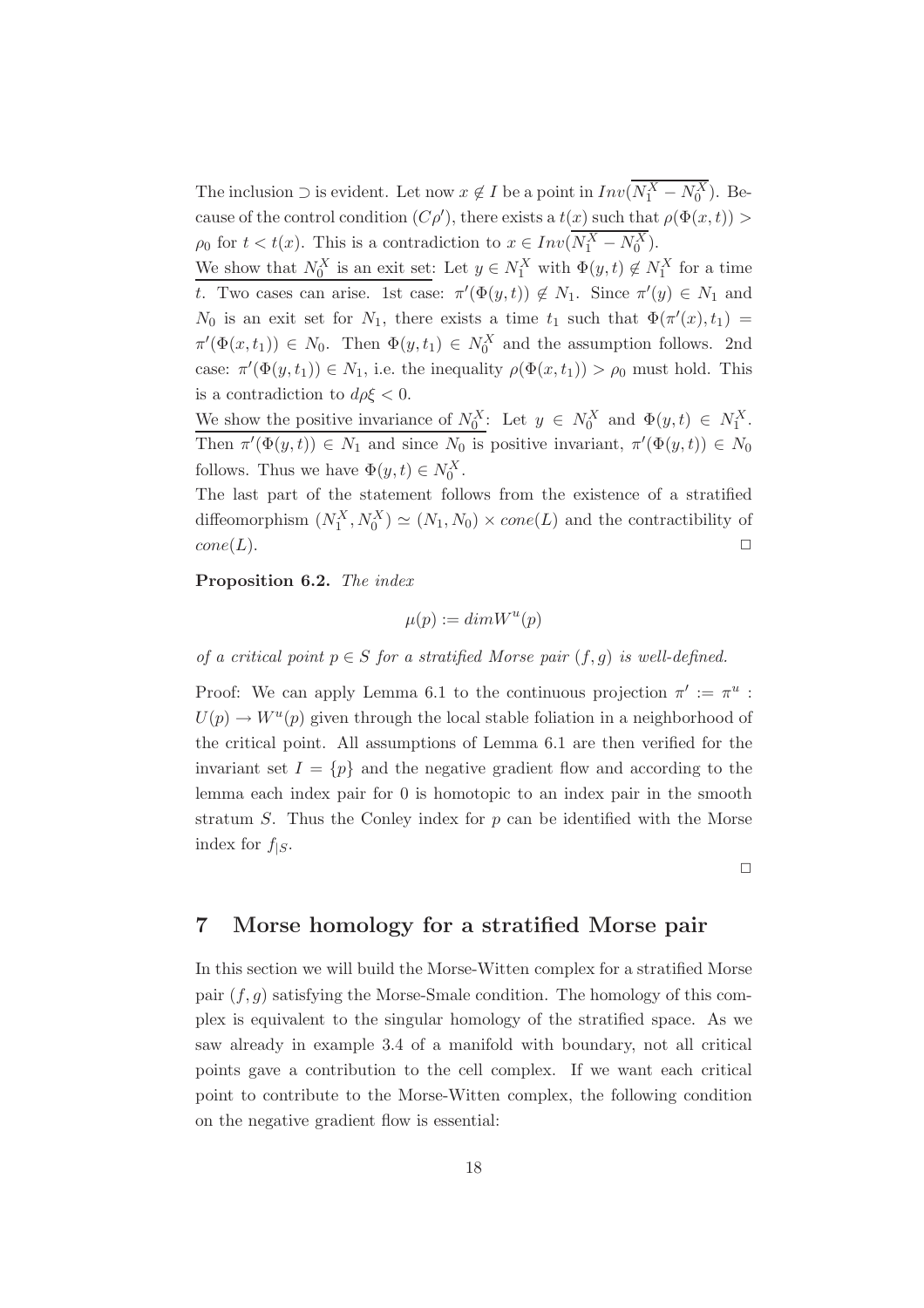(\*) The negative gradient flow  $\Phi$  does not leave a stratum in finite time and moreover in infinite positive time the flow can go at most from a larger to a smaller stratum.

This property is a consequence of the control condition  $d\rho(-\nabla_q f) < 0$ . Remember that by definition of a Morse pair  $(f, g)$  the negative gradient vector field  $\xi = -\nabla_g f$  satisfies the control conditions  $(C\pi'), (C\rho')$  and  $d\rho \xi <$ 0 with respect to a controlled tubular system  $(\pi, \rho)$ . For the whole section we will make the additional assumption that the Riemannian metric  $q$  is compatible with  $(\pi, \rho)$ .

**Global stable/unstable set** Before we start studying the trajectory spaces we want to indicate some more properties of the gradient flow. There are some minor changes to the manifold case: for example the level sets as well as the (global) stable sets of critical points are, in general, abstract stratified spaces.

**Proposition 7.1.** *On each stratum the gradient*  $\nabla_q f$  *is orthogonal on regular level sets*  $f^{-1}(c)$ *. For each regular value* c *the level set*  $f^{-1}(c)$  *is an abstract stratified space.*

Proof: (1) The first assumption follows strata-wise like in the smooth theory. In order to show that each regular level set is an abstract stratification we will verify the Whitney conditions (A) and (B) (with respect to the compatible metric g) for the compact set  $f^{-1}(c)$  and its stratification (induced from the stratification S of X)  $\{S \cap f^{-1}(c)\}_{S \in \mathcal{S}}$ .

We first verify Whitney (A). Let  $(S, R)$  be a pair of strata in X with  $S \subset \overline{R}$ . Let  $\{x_n\} \in R \cap f^{-1}(c)$  be a sequence with  $\lim x_n = x \in S \cap f^{-1}(c)$ . We must show that  $\lim_{x_n \to x} T_{x_n}(R \cap f^{-1}(c)) \supset T_x(S \cap f^{-1}(c))$ . The pair  $(S, R)$  is locally trivial  $R \simeq S \times cone(L_S)$  and we can choose local coordinates  $\{x, l, r\}$ adapted to the tubular system. We denote the metric resp. its inverse in these coordinates by  $(g_{ii})$  resp.  $(a_{ii})=(g_{ii})^{-1}$ .

Each  $v_n \in T_{x_n}(R \cap f^{-1}(c))$  satisfies the equality  $df_{x_n}(v_n)$  =  $\langle \nabla_q f(x_n), v_n \rangle_q = 0$  and thus

$$
\langle \nabla_g f(x_n), v_n \rangle = \sum_{i,k} g_{ik} \sum_j \left( a_{ij} \frac{\partial f}{\partial x_j} \right) v_n^k = \sum \delta_{jk} \frac{\partial f}{\partial x_j} v_n^k
$$
  

$$
= \sum_k \frac{\partial f}{\partial x_k} v_n^k = 0
$$
 (T)

In the chosen coordinates the control conditions  $(C\pi')$  and  $(C\rho')$  can be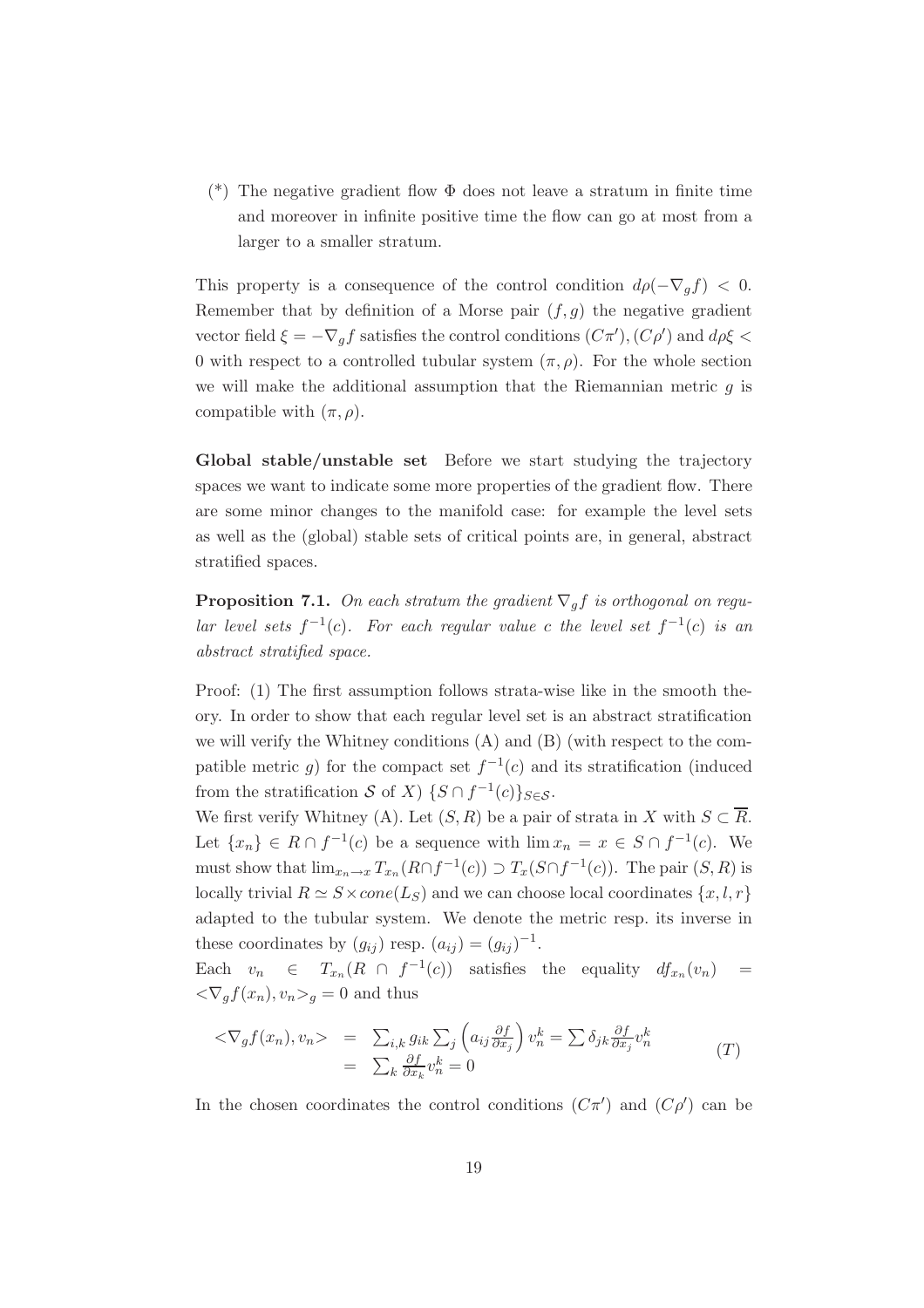rewritten as

$$
\lim_{r \to 0} \frac{\partial f}{\partial x_1}(x, r, l) = \frac{\partial f}{\partial x_1}(x, 0)
$$

and

$$
a_{13}\frac{\partial f}{\partial x_1} + a_{23}\frac{\partial f}{\partial x_2} + a_{33}\frac{\partial f}{\partial x_3} = O(r).
$$

Since the metric is compatible with the tubular neighborhood, the distance  $\int \sqrt{g_{33}}dt$  from the lower strata S is of order  $O(r)$  and thus  $\frac{\partial f}{\partial x_3} = O(r)$ . Let now  $v_n = (v_n^1, 0, v_n^3) \in T_{x_n}(R \cap f^{-1}(c))$ . By inserting the control conditions and the compatibility of the metric (see Def. 2.7) into  $(T)$  we obtain:

$$
\frac{\partial f}{\partial x_1}(x_n)v_n^1 + \frac{\partial f}{\partial x_3}(x_n)v_n^3 = 0.
$$

Then  $\lim_{n \to \infty} (v_n^1, 0, v_n^3) = (v, 0, 0) \in T_xS$  satisfies

$$
\frac{\partial f}{\partial x_1}(x)v = 0
$$

and thus lies in  $T_x(S \cap X^c)$ .

The Whitney condition (B) follows from the following argument: Let  $\lambda$  be the limit of secants in  $x \in S \cap f^{-1}(c)$ . Since the pair  $(S, R)$  satisfies the Whitney condition (B) one can write  $\lambda = w_1 \oplus w_2$  with  $w_1 \in T_x \pi^{-1}(x)$ and  $w_2 \in T_xS$  [Tro79]. But from the above calculations it follows that  $w_2 \in T_x(S \cap f^{-1}(c)).$ 

 $\Box$ 

For deducing from the local theorem 5.5 that the global stable set is also a stratified space, we need to understand what happens with a transversal section under the negative gradient flow:

**Lemma 7.2.** *Let*  $D ⊂ X$  *be an abstract stratified subspace of*  $X$  *which is transversal to the stratum S, i.e. there exists a tubular system*  $(\pi, \rho)$  *such that*  $D \cap T_S^{\delta} = \pi_S^{-1}(S \cap D)$ *. Let*  $\xi$  *be a stratified vector field satisfying the control conditions*  $(C\pi')$ ,  $(C\rho')$  *and*  $d\rho\xi < 0$ . Let  $\Phi$  *be the induced flow. Then for all times*  $t \in \mathbb{R}$  *also*  $\Phi(D, t)$  *is an abstract stratified set transversal to* S*.*

Proof: One checks the lemma by using the control conditions for the gradient vector field.

 $\Box$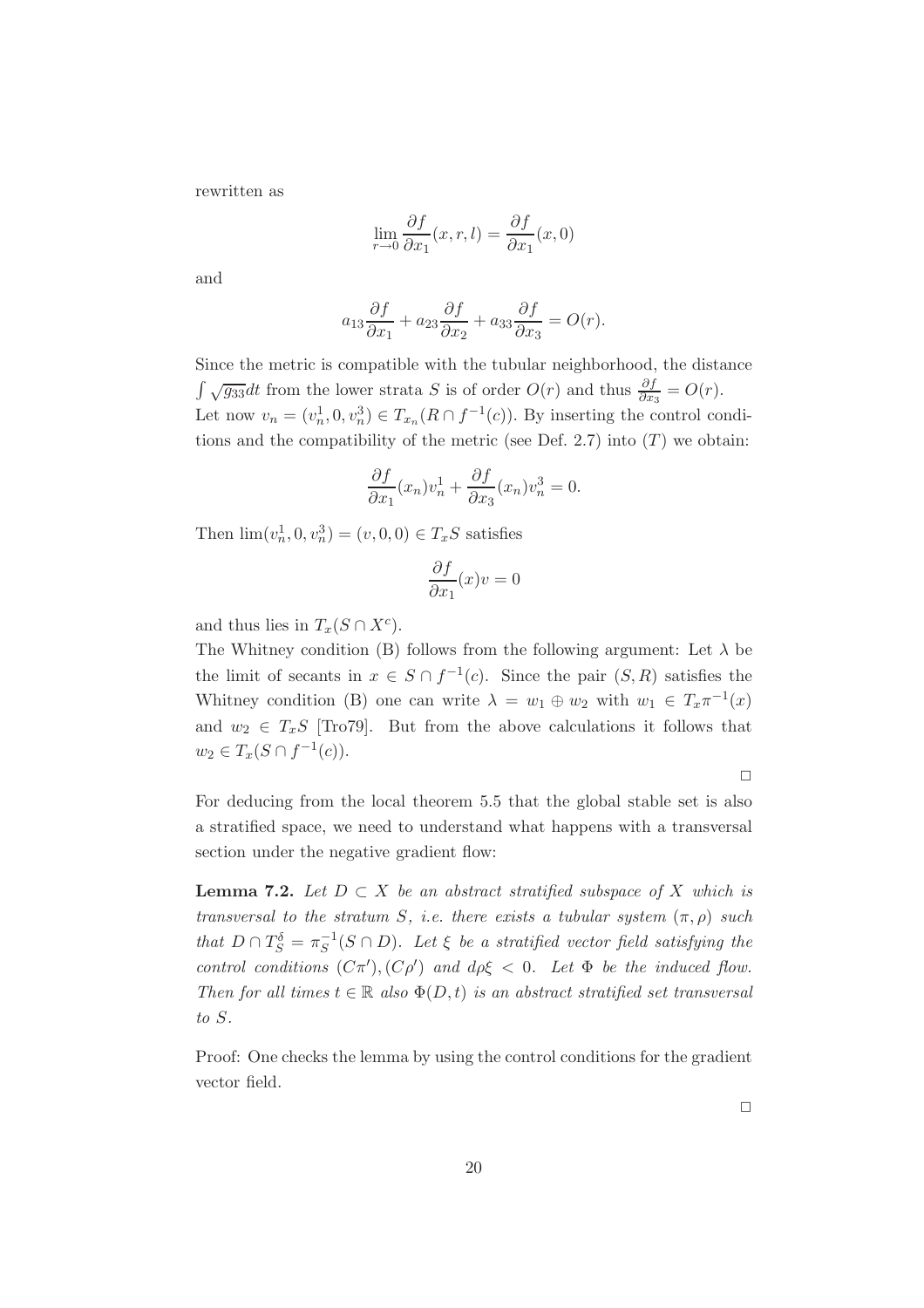**Proposition 7.3.** *Let*  $p \in S$  *be a critical point of a stratified Morse pair* (f,g)*. Then the following holds:*

*(1) The global unstable set*

$$
W^u(p) = \{ x \in X \mid d(\Phi(x, t), p) \stackrel{t \to -\infty}{\longrightarrow} 0 \} = \cup_{t \geq 0} \Phi(W^u_{loc}(p), t)
$$

*is an embedded*  $C^{n-1}$ -*submanifold of* S.

*(2) The global stable set*

$$
W^{s}(p) = \{ x \in X \mid d(\Phi(x,t), p) \stackrel{t \to \infty}{\longrightarrow} 0 \} = \cup_{t \leq 0} \Phi(W^{s}_{loc}(p), t)
$$

*is an abstract stratified set. For all strata* R *with*  $S \leq R$  *(i.e.*  $S \subset \overline{R}$ *) the restriction*  $W^s(p) \cap R$  *is an embedded*  $C^{n-1}$ -submanifold of R.

Proof:

Part (1) follows from the smooth theory since the flow does not leave a stratum in positive time. Part (2) follows from the Stable Set Theorem 5.5 and the above lemma.

**Transversality and the Morse-Smale condition** The trajectory space between two critical points  $p \in R$  and  $q \in S$  is defined as

$$
\mathcal{M}_{pq}(f,g) = \{x(t), t \in \mathbb{R} \mid \dot{x}(t) = -\nabla_g f(x(t)), \lim_{t \to -\infty} x(t) = p, \lim_{t \to \infty} x(t) = q\}.
$$

It is a flow invariant set and equals the intersection of the stable set of  $q$ and the unstable set of p

$$
\mathcal{M}_{pq}(f,g) := W^u(p) \cap W^s(q).
$$

We already saw that the unstable manifold of a point  $p \in R$  is itself always completely contained in the stratum R. Thus also the trajectory space  $\mathcal{M}_{nq}$ must be contained in  $R$ , and it can be nonempty only if the point  $q$  lies in a smaller stratum  $S \leq R$ . Thus with the assumption (\*) on the gradient flow for a stratified Morse pair the Morse-Smale condition makes sense also for the stratified case.

**Definition 7.4.** *The stratified Morse pair* (f,g) *is said to satisfy the Morse-Smale condition if for all critical points*  $p \in R$  *and*  $q \in S$  *(S*  $\leq R$ *) the intersection*  $W^u(p) \cap W^s(q)$  *is transversal, i.e. for all points*  $x \in W^u(p) \cap$  $W^s(q) \subset R$  *we have* 

$$
T_x W^u(p) + T_x W^s(q) = T_x R.
$$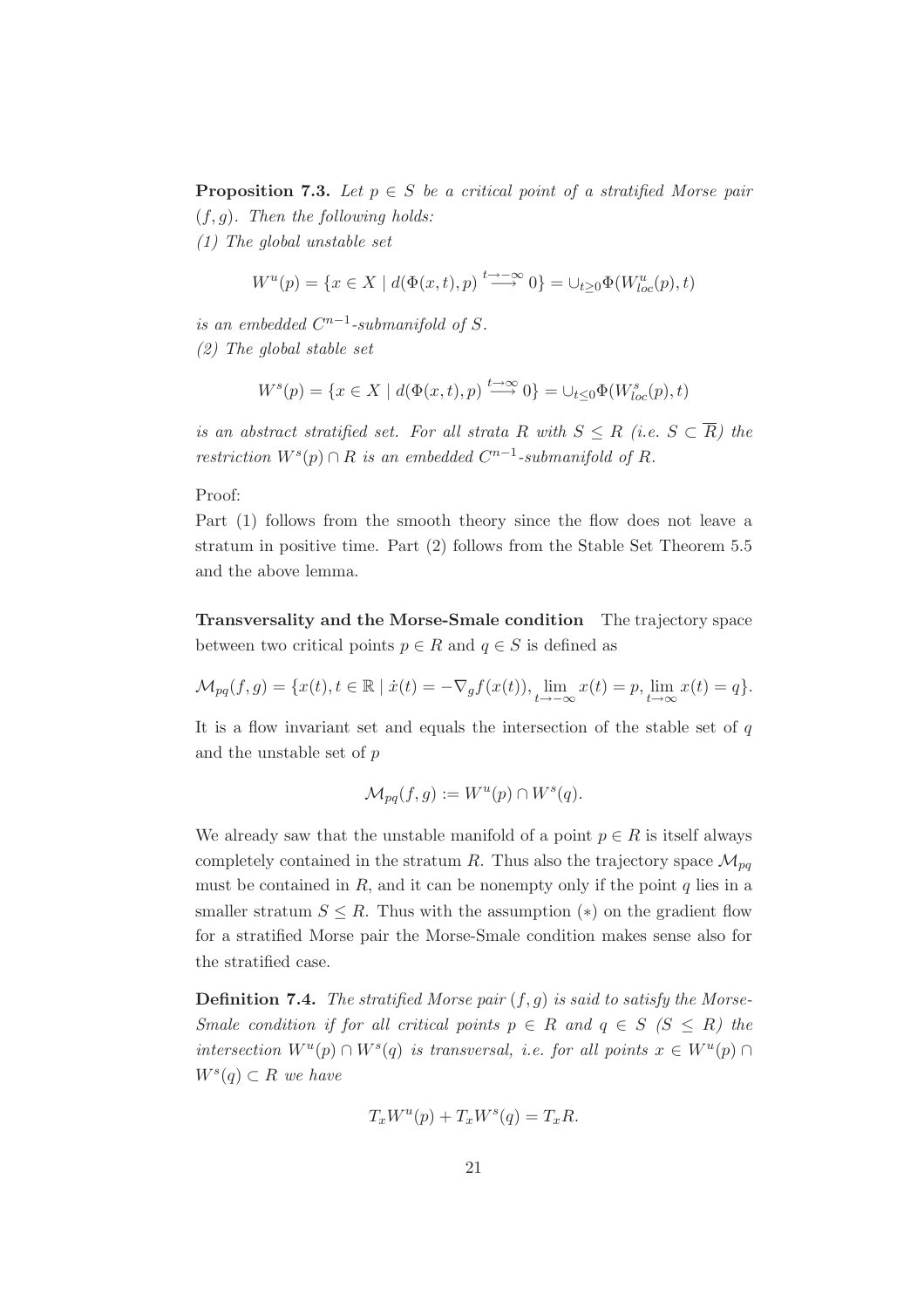It follows from the implicit function theorem that for a Morse pair which satisfies the Morse-Smale condition the trajectory space  $\mathcal{M}_{pq}$  is a submanifold of R of dimension  $\mu(p,q) := \mu(p) - \mu(q)$ . Equally by using Prop. 7.1 the unparametrized trajectory space

$$
\widetilde{\mathcal{M}_{pq}} := \mathcal{M}_{pq} \cap f^{-1}(a),
$$

where  $a \in (f(q), f(p))$  is a regular value, is a submanifold of dimension  $\mu(p,q) - 1.$ 

In the smooth theory the Morse-Smale condition is a generic condition (cf.[Sch93]). We will show that also in the stratified case the Morse-Smale condition is in an appropriate sense generic. We show this result in two steps. First we approximate (strata-wise in the strong  $C^1$ -topology) the gradient vector field  $\xi := -\nabla_g f$  by a stratified Morse-Smale vector field  $\xi$ . Then we show that this perturbed vector field is also the gradient vector field of a stratified Morse pair.

**Proposition 7.5.** *Let* (f,g) *be a stratified Morse pair on the compact stratified space* X. Then the stratified vector field  $\xi = -\nabla_q f$  can be approximated *in the*  $C^1$ -topology by a stratified vector field  $\tilde{\xi}$  *satisfying the following conditions:*

(1) The singularities of  $\xi$  coincide with the singularities of  $\xi$  and  $\xi = \xi$  in a *neighborhood of each singularity.*

(2) If  $\xi$  *satisfies the control conditions*  $(C\pi')$ ,  $(C\rho')$  *and*  $d\rho\xi < 0$  *with respect to a tubular system* (π, ρ) *then also* ξ *satisfies the control conditions with respect to the same tubular system.*

(3) For all fixed points of  $\tilde{\xi}$  the unstable set is a  $C^1$ -manifold lying in the *stratum which contains the point. The stable set is an abstract stratified space and the restriction to each stratum is*  $C^1$ *. For each pair*  $(p_i, p_j)$  of *fixed points the intersection*  $W^u(p_i, \tilde{\xi}) \cap W^s(p_i, \tilde{\xi})$  *lies in the stratum which contains* p<sup>j</sup> *and is transversal.*

Proof: We can approximate f by a Morse function which has distinct values at distinct critical points. Thus we can assume that  $f$  has critical points ordered by  $p_i < p_j \Leftrightarrow f(p_i) < f(p_j)$ . We will first indicate the perturbation needed to achieve the transversality in (3) for a pair of singularities  $(p_i, p_j)$ lying respectively in the strata S and R. As by the assumption  $(*)$  flow lines can at most leave a larger stratum in positive infinite time, the intersection  $W^u(p_i) \cap W^s(p_i)$  can only be non-void if  $S \leq R$ . We want to indicate how to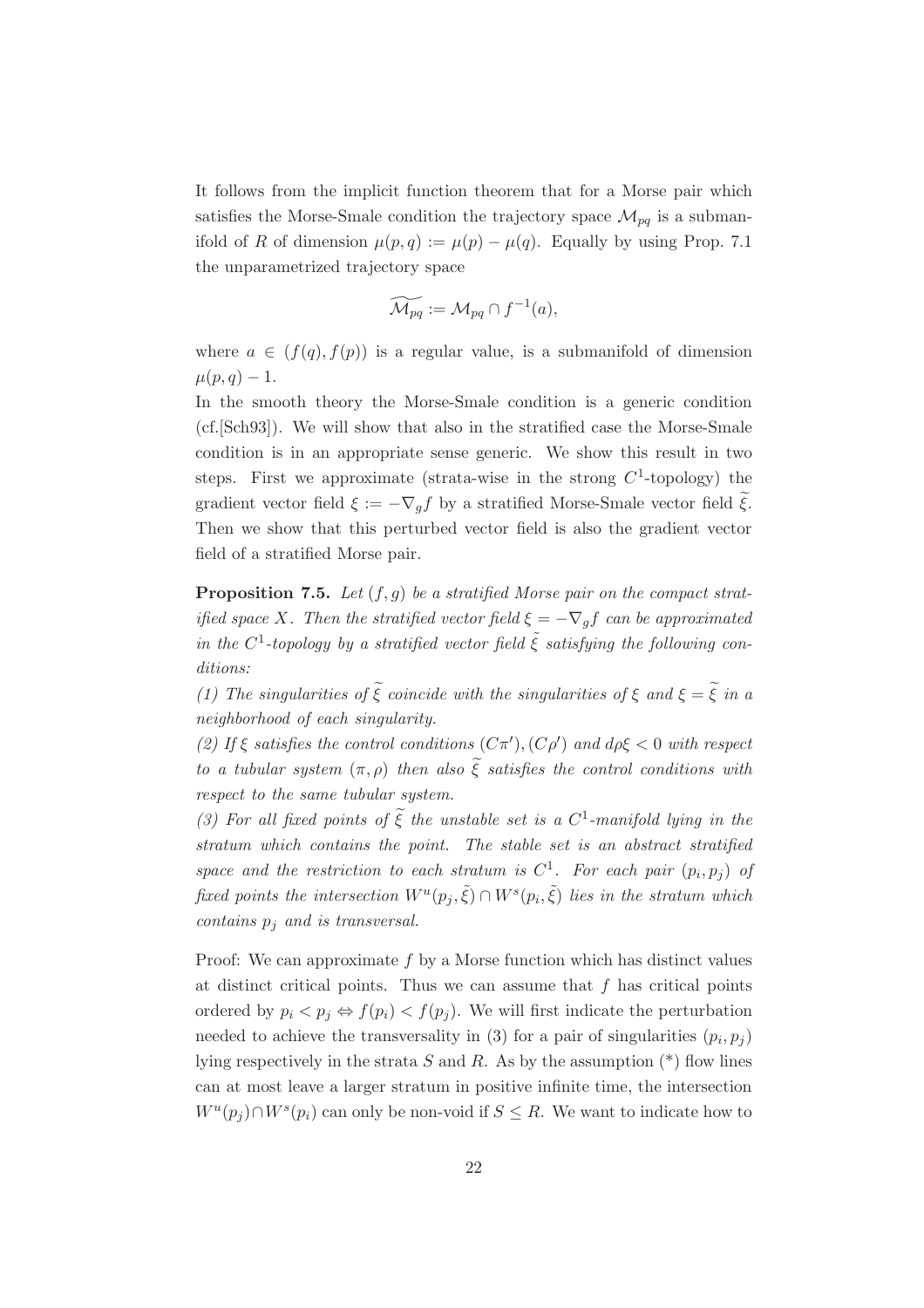obtain a perturbed vector field  $\xi'$  out of  $\xi$  such that the conditions (1) and (2) of the statement are satisfied, all stable sets are  $C<sup>1</sup>$ -manifolds, all unstable ones are abstract stratified spaces and the intersection  $W^u(p_j) \cap W^s(p_i)$  lies in R and is transversal.

Choose  $\epsilon > 0$  small enough for  $[f(p_j) - 3\epsilon, f(p_j)]$  not containing any other critical value. Let  $\overline{p_i} := f(p_i)$ . We first do the perturbation of the vector field in the stratum  $R$ , i.e. we perturb  $\xi_R$  into  $\xi_R'$ . The perturbation is done in  $R \cap f^{-1}[\overline{p_j} - 3\epsilon, \overline{p_j} - \epsilon]$  by applying the smooth theory on the vector field  $\xi_R$  (see [Sma61]). There, the transversality of the intersection is obtained exploring Sard's theorem.

We need to indicate the perturbation in  $R' \cap f^{-1}[\overline{p_j} - 3\epsilon, \overline{p_j} - \epsilon]$ , where R' is running over all strata larger than R. We know that  $\xi$  satisfies the control condition  $(C\pi')$ . We can write  $\xi_{R'} = \xi_{R'}^{\parallel} + \xi_{R'}^{\perp}$ , where  $\xi_{R'}^{\parallel}$  designs the parallel extension of  $\xi_R$  like in resp. Definition 2.6. (The decomposition is orthogonal with respect to the compatible metric  $g$ .) In a small tubular neighborhood V of R we can define the perturbed vector field to be  $\xi'_{R'} = \xi_{R'}^{\perp \parallel} + \xi_{R'}^{\perp}$ , where  $\xi_{R'}^{'}$  designs a parallel lift of  $\xi_R'$  with respect to  $(\pi, \rho)$ . Outside of V we define  $\xi' = \xi$  and we use a (controlled) partition of unity to obtain the perturbation  $\xi'$  on X. By construction,  $\xi'$  satisfies (1) and the control conditions in (2). The local stable resp. unstable sets for  $\xi'$  are the same as the ones for  $\xi$ , so they are  $C^1$ -manifolds or abstract stratified spaces resp.. With the control conditions we can deduce the statement for the global stable/unstable sets like in Prop.7.3.

The statement of the proposition now follows from an inductive application of the above construction.  $\hfill \square$ 

**Proposition 7.6.** *Let* ξ *be the stratified vector field obtained in the previous* **proposition.** There exists a Morse pair  $(\tilde{f}, \tilde{g})$  which satisfies the Morse-Smale *condition such that the vector field*  $\xi$  *is a gradient field:* 

$$
\widetilde{\xi} = -\nabla_{\tilde{g}} \tilde{f}.
$$

*Moreover*  $\tilde{f}$  *can be chosen being self-indexing, i.e. for each critical point p of index* k *we have*  $\tilde{f}(p) = k$ .

Proof: The proof goes along the lines of the classical proof in [Sma61]. First one constructs a function  $\tilde{f}$  such that  $\tilde{f}(p) = k$  for all critical points of index k and the vector field  $\tilde{\xi}$  is transversal to the level sets of the function. Then one constructs a metric  $\tilde{q}$  on the stratified space X compatible with  $(\pi, \rho)$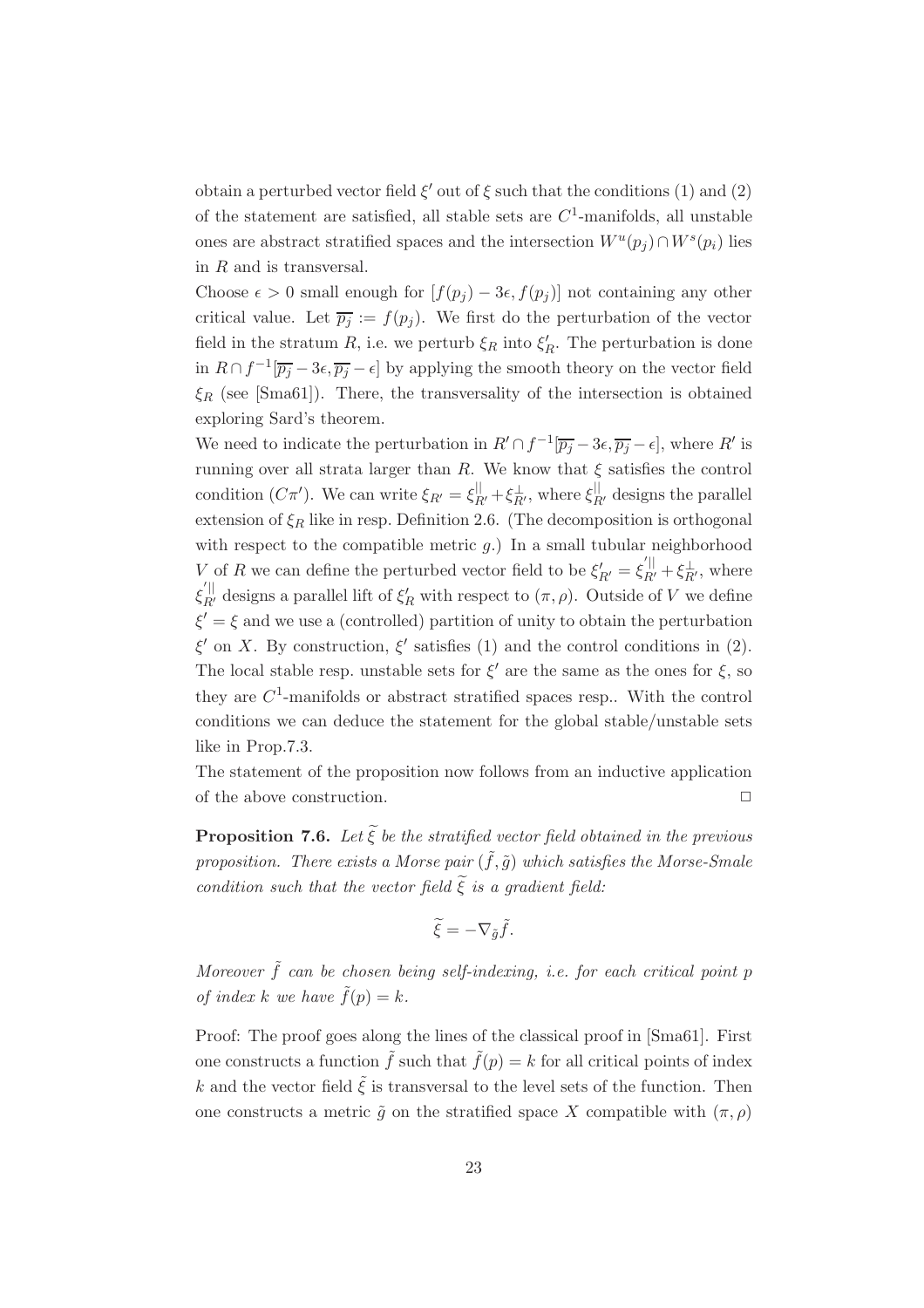and such that  $\tilde{\xi} = -\nabla_{\tilde{q}} \tilde{f}$ . Because of the existence of a controlled partition of unity, it is enough to construct the metric on open neighborhoods. In a neighborhood of a critical point  $\xi = \xi = -\nabla_g f$ , and so we can put  $\overline{a}$  $(f + c, g) = (\tilde{f}, \tilde{g})$ , where the constant c is such that  $f(p) + c = \tilde{f}(p) = k$ . Let  $U$  be an open set which does not contain singularities. The level set  $f^{-1}(a) \cap U$  is an abstract stratification (Lemma 7.1).

Let us assume first that U is a stratified space with two strata  $\{X_2, X_1\}$ , thus  $f^{-1}(a)$  has also two strata. We have a framing  $E_1(y),...E_{n-1}(y)$  on  $U \cap f^{-1}(a)$  where  $\lim_{y \to x \in X_1} E_i(y) = E_i(x)$  for  $i = 1, ..., m-1$ . The vectors  $E_1, ..., E_{n-2}$  are tangential to  $\{f = a\} \cap \{\rho = \rho(y)\}\$ and  $E_{n-1}$  is the vector in the radial direction.

As by the former construction the vector field  $\xi$  is transversal to the level sets  $\overline{\phantom{0}}$ of f, the vectors  $\{\xi(y), E_1(y), ..., E_{n-1}(y)\}, y \in X_2$  form a basis for  $T_y X_2$ . In this basis we can now define the metric as

$$
\widetilde{g}_{ij}(y) = \begin{pmatrix} -d\widetilde{f}(\widetilde{\xi}) & d\widetilde{f}(E_i) & \rho^2(y)d\widetilde{f}(E_i) & d\widetilde{f}(E_{n-1}) \\ d\widetilde{f}(E_i) & (\delta_{ij})_{i,j} & 0 & 0 \\ \rho^2(y)d\widetilde{f}(E_i) & 0 & \rho^2(y)(\delta_{ij})_{m \le i,j} & 0 \\ d\widetilde{f}(E_{n-1}) & 0 & 0 & 1 \end{pmatrix}.
$$

We complete the proof by induction on the depth of the stratification of  $U$ .

 $(C_*, \partial_*)$  is a complex We denote by  $C_k$ , the k-th chain group, the  $\mathbb{Z}_2$ vector field

$$
C_k = \bigoplus_{x \in \text{Crit}(f,g), \mu(x) = k} \mathbb{Z}_2 x,
$$

where  $\text{Crit}(f,g)$  is the set of critical points of the Morse pair. Since X is compact and critical points are isolated, the sum appearing in the definition of the chain group is finite. The boundary operator is defined as follows:

$$
\partial_{k+1} : C_{k+1} \rightarrow C_k,
$$
  

$$
p \rightarrow \Sigma n(p,q)q,
$$

where  $n(p, q)$  is the number modulo 2 of trajectories between the critical points p and q, i.e. the cardinality of  $\widetilde{\mathcal{M}_{pq}}$ .

Our aim here is to show that the boundary operator is well-defined, i.e that  $n(p,q) < \infty$  and that  $\partial \circ \partial = 0$ . These two results will be shown by analyzing the asymptotic structure of the space of gradient lines. We show two compacticity results. The space of gradient lines is compact up to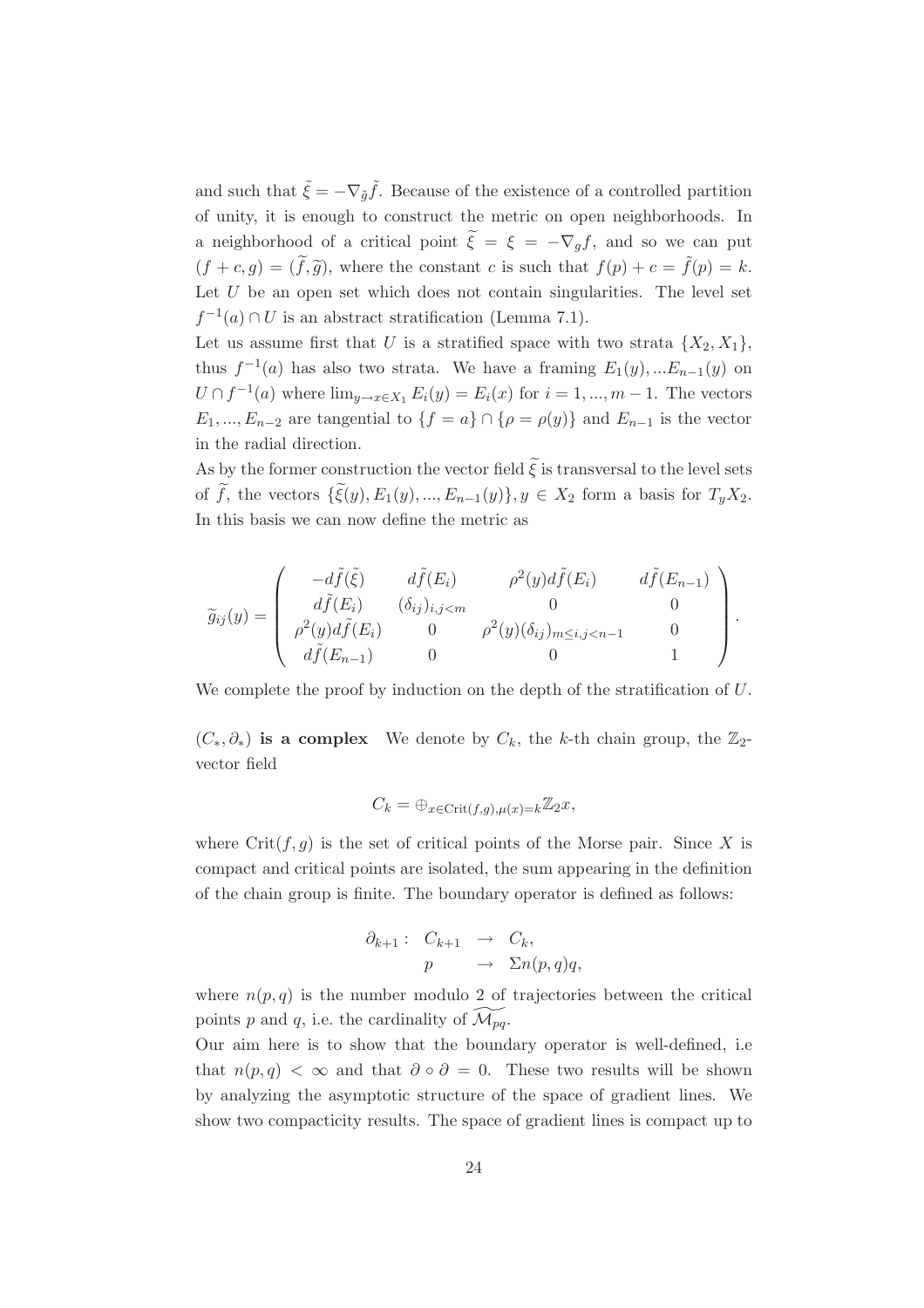broken trajectories. The converse result is the gluing operation. Note that in the functional analytic proof of these compacticity results in the smooth case [Sch93], at this point the interplay of  $H^{1,2}$ - and  $C^{\infty}_{loc}$ -convergence comes into play. Here however we just study the topological boundary of the set of trajectories for the negative gradient flow of a stratified Morse pair. In our proofs we exploit only the normal form (stratified Grobman-Hartman, Prop.5.6) in the neighborhood of a critical point. This approach was worked out in [Web93] for the case of a manifold.

For a point  $y_i \in X$  we will denote by  $y_i(\overline{\mathbb{R}})$  the set of points lying on the trajectory of the negative gradient flow (including the endpoints).

**Definition 7.7.** Let  $\{x_n\}$  be a sequence of trajectories in the trajectory *space*  $\widetilde{\mathcal{M}}_{pq}$ *. We say that the sequence converges to a broken trajectory of order* k *if there exist critical points*  $p_0 := p, p_1, ..., p_k := q$  *and trajectories*  $y_i \in \widetilde{\mathcal{M}_{p_i,p_{i+1}}}, i = 0,...,k-1$  such that for all  $\epsilon > 0$  there exists  $N_0 \in \mathbb{N}$ and for all  $n > N_0$  the trajectories  $x_n$  lie in an  $\epsilon$  neighborhood of the broken *trajectory, i.e.*

$$
x_n(t) \in U_{\epsilon}(\cup_i y_i(\overline{\mathbb{R}}))
$$
 for all  $t \in \mathbb{R}$ .

**Proposition 7.8.** *The trajectory space*  $\widetilde{\mathcal{M}_{pq}}$  *is compact up to k-order broken trajectories, where*  $k \leq \mu(p) - \mu(q) - 1$ *.* 

For the proof of Prop.7.8 the following three lemmas are needed. The next lemma explains how to continue a broken trajectory.

**Lemma 7.9.** *Let*  $r \in S$  *be a critical point of a stratified Morse pair*  $(f, g)$ *.* Let  $x_i^s \in R$ ,  $(S < R)$  *be a sequence of points in a neighborhood*  $U(r)$  *with*  $\lim x_i^s = x^s \in W^s(r)$ . Then there exists a point  $x^u \in W^u(r)$  with  $x^u \in$  $\cup_i x_i^s(\overline{\mathbb{R}})$ .

Proof: Note that the statement of the lemma holds also in the case  $S = R$ . If the critical point as well as the sequence  ${x_i^s}_{i \in I}$  lie in the stratum S, we can apply the smooth theory due to the assumption  $(*)$  on the gradient flow. Let  $r \in S$ ,  $x_i^s \in R$  where  $S < R$ . Since the statement is a pure topological one, it is enough to show the statement for a topologically conjugate situation. With Lemma 5.3 and Prop. 5.6 there exists a commutative diagram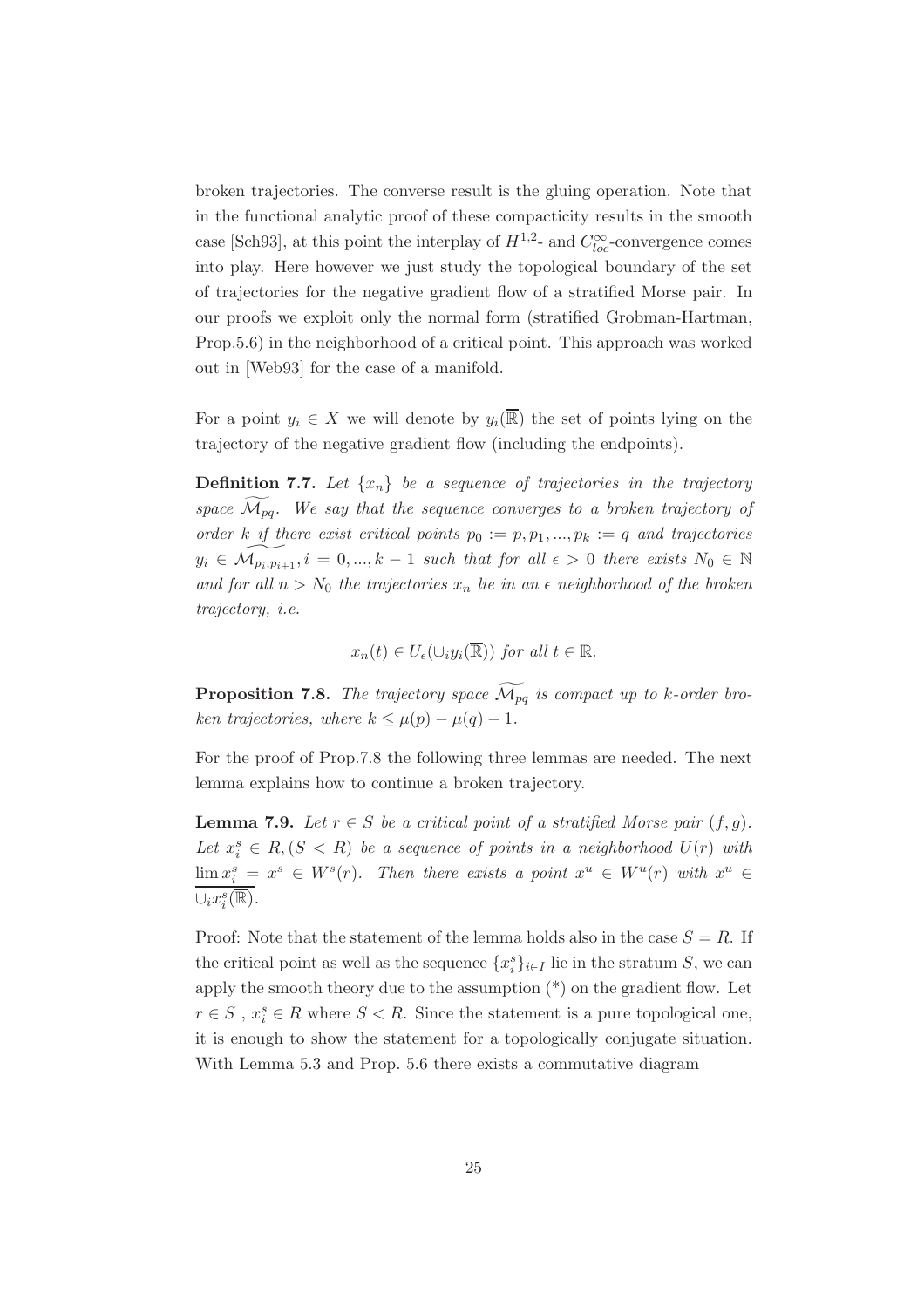$$
U(r) \xrightarrow{h} cone(L) \times \mathbb{R}^m \subset (\mathbb{R}^N \times \mathbb{R}^{m-k}) \times \mathbb{R}^k
$$
  

$$
G \downarrow \qquad \qquad \downarrow (A^s, A^u)
$$
  

$$
U(r) \xrightarrow{h} cone(L) \times \mathbb{R}^m \subset (\mathbb{R}^N \times \mathbb{R}^{m-k}) \times \mathbb{R}^k.
$$

where h is a stratified homeomorphism,  $G$  is the time-1-map for the negative gradient flow,  $A^s$  is a linear contraction and  $A^u$  is a linear expansion, and  $cone(L) \times \mathbb{R}^m$  is invariant under the linear map A. The result follows by applying smooth theory (see e.g. [AB95], Theorem A.2) on the sequence  $h(x_i^s)$ . By the A-invariance and compactness of the cone, the point  $h(x^u)$ obtained with the smooth theory is contained in  $cone(L) \times \mathbb{R}^m$ .

The following lemma will imply that the continued trajectory stays uniformly close to the broken trajectory through  $x^u$ :

**Lemma 7.10.** *Let* ξ *be a stratified vector field which satisfies the control condition*  $(C\pi')$  *and*  $(C\rho')$  *w.r.t. a tubular neighborhood. Moreover let*  $\xi_S$ *be Lipschitz continuous with Lipschitz constant* K. For  $x \in S$  and  $y \in R$ with  $S < R$  the following estimate holds:

$$
d(\Phi(x,t), \Phi(y,t)) \le e^{Kt} d(y,x),
$$

*where* d *is the metric constructed in prop. 2.8.*

Proof: The lemma is easily checked by using the control conditions for the vector field.  $\Box$ 

The last lemma helps us to know where the broken trajectory stops:

**Lemma 7.11.** *Let*  $x \in \overline{\mathcal{M}_{pq}}$  *and*  $f(x) = f(q)$  *(resp.f(x)* =  $f(p)$ *)*, *then*  $x = q$  *(resp.*  $x = p$ ).

Proof: Since  $x \in \overline{\mathcal{M}_{pq}}$ , we have especially that  $x \in \overline{W^u(q)}$ . The result follows from the normal form of Section 5 because the only intersection point of the level set  $f^{-1}(f(q))$  with  $W^u(q)$  is the point q.

 $\Box$ 

 $\Box$ 

Proof of Prop. 7.8:

Let  $x_n$  be a sequence in  $\mathcal{M}_{pq}$  having no convergent subsequence (in  $\mathcal{M}_{pq}$ ). With the compactness of  $X$  we can find a subsequence which converges in X. The limit point  $x_0$  lies in the adherence  $\overline{\mathcal{M}_{pq}}$ . Then all points of the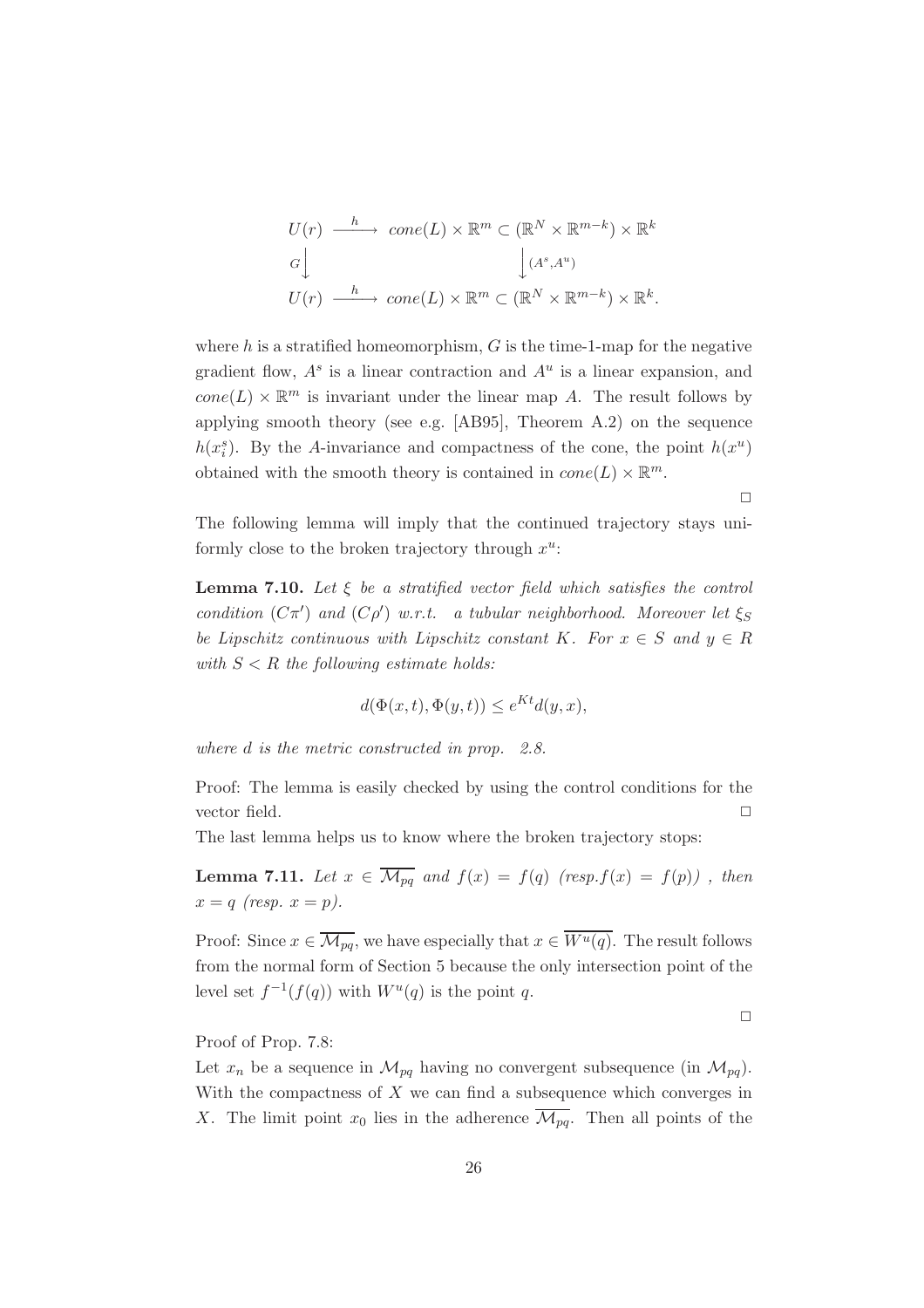trajectory through  $x_0$  are also in  $\overline{\mathcal{M}_{pq}}$ . The trajectory through  $x_0$  connects two critical points p' and q' and moreover  $f(p')$ ,  $f(q') \in [f(p), f(q)]$ . If  $f(p') = f(p)$  resp.  $f(q') = f(q)$  we are done because Lemma 7.11 yields  $p' = p$  resp.  $q' = q$ . Otherwise we have to continue the broken trajectory.

We can analyze the situation in a neighborhood of the critical point  $p' \in S$ , and we can assume that  $x_n \in U_{\epsilon}(p')$ . Choose  $T \in \mathbb{R}$ , such that  $x_0(T) \in$  $U_{\epsilon}(q')$ . Then there exists a constant K and  $N \in \mathbb{N}$  such that for  $N > n$  $x_n \in U_{e^{-KT_{\epsilon}}}(p')$ . With Lemma 7.10 we can deduce that  $x_n(T) \in U_{\epsilon}(q')$ . If  $q \neq q'$ , we can apply Lemma 7.9 for the sequence  $x_n(T)$  and know how to continue the trajectory downward. The procedure stops after finitely many steps because there are only finitely many critical points.

Thus we obtain critical points  $p_0, ..., p_k$  as well as a broken trajectory  $\{y_i\}_{i=0,\dots,k-1}$  connecting them. There must be  $\mu(p_0) > \mu(p_1) > \dots > \mu(p_k)$ and thus the broken trajectory is of order  $k < \mu(p,q)$ . Note that these points can eventually lie in different strata but because of (\*) there must be  $S(p_0) \geq ... \geq S(p_k)$ .

 $\Box$ 

The converse result of Prop. 7.8 is the so-called gluing.

**Proposition 7.12.** *Let*  $X_1, X_2, X_3$  *be strata with*  $X_1 \subset \overline{X_2} \subset \overline{X_3}$ *. Let*  $q \in X_1, r \in X_2, p \in X_3$  *be critical points of the stratified Morse pair* (f,g) *which satisfies the Morse-Smale condition. Let the relative indices be*  $\mu(p,r)=1$  and  $\mu(r,q)=1$ . Then there exists a  $\rho_0>0$  and a diffeomorphism

$$
\mathcal{G}: \widetilde{\mathcal{M}_{pr}} \times \widetilde{\mathcal{M}_{rq}} \times (\rho_0, \infty) \rightarrow \widetilde{\mathcal{M}_{pq}}.
$$

*Moreover if*  $x_n$  *is a sequence of gradient lines in*  $\widetilde{\mathcal{M}_{pq}}$ *, which converges to a broken trajectory in*  $\widetilde{\mathcal{M}_{pr}} \times \widetilde{\mathcal{M}_{rq}}$  *in the sense of Definition 7.7, then there is a*  $N_0$  *such that*  $x_n \in \text{im}(\mathcal{G})$  *for all*  $n > N_0$ *. The compactification of*  $\widetilde{\mathcal{M}_{pq}}$  *in the sense of Definition 7.7 corresponds to the limit*  $\lim \rho = \infty$ *.* 

Proof: Let  $(u, v) \in \widetilde{\mathcal{M}_{pr}} \times \widetilde{\mathcal{M}_{rq}}$  be a broken trajectory. We will construct the gluing map by generalizing the geometric construction (see [Web93]) in the smooth case to the stratified case. Let  $a \in (f(r), f(p))$  be a regular value, then

$$
D(p) := f^{-1}(a) \cap W^u_{loc}(p) \subset X_3
$$

is a transversal  $\mu(r)$ -sphere to the trajectory u. Using Lemma 7.10 we can choose a time  $T(p)$  such that  $\Phi(D(p), T(p)) \subset U(r)$ , where  $U(r)$  is a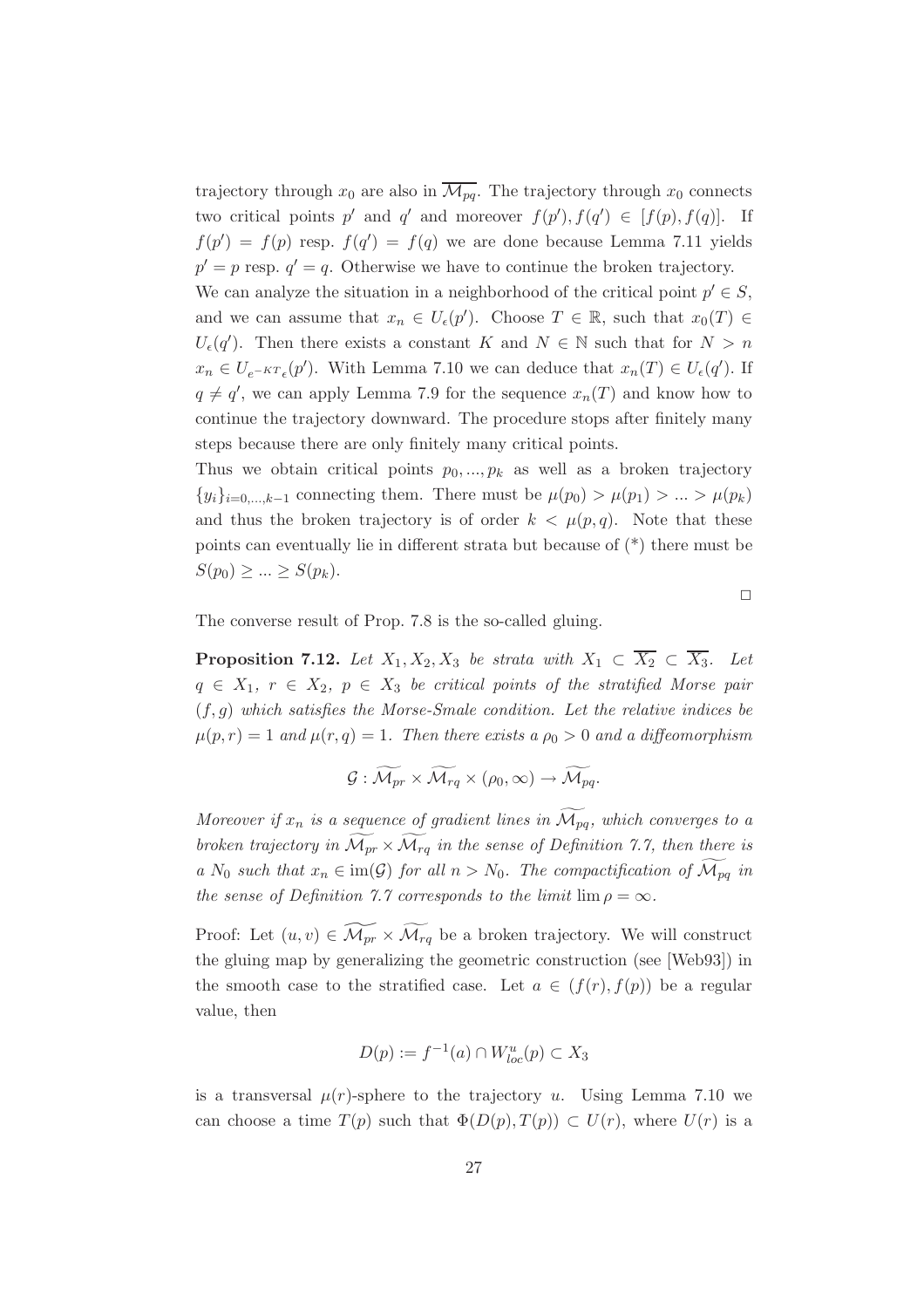small neighborhood of the critical point r. Because of the assumption  $(*)$ ,  $D^u := \Phi(D(p), T(p)) \subset W^u(p)$  is completely contained in the stratum  $X_3$ and because of the Morse-Smale condition,  $D^u$  is transversal to  $W^s_{loc}(r)$  (in  $X_3$ ). Let  $b \in (f(q), f(r))$  be a regular value. Then

$$
D(q) := Ws(q) \cap f^{-1}(b)
$$

is an abstract stratified space and there exists a  $T(q)$  large enough such that

$$
D^s := \Phi(-T(q), D(q)) \subset U(r).
$$

From Lemma 7.2 we know that  $D<sup>s</sup>$  is also an abstract stratified space. We can choose  $U(r)$  small enough such that there exist local coordinates like in Lemma 5.2 such that

$$
U(r) \simeq \text{cone}(L(r)) \times \mathbb{R}^{\dim X_2} \subset \mathbb{R}^N \times \mathbb{R}^{\dim X_2}.
$$

In addition we can choose the coordinates such that

$$
W^u_{loc}(r) \simeq \{0\} \times \{0\} \times \mathbb{R}^{\mu(r)} \cap B_{\epsilon}(r)
$$

and

$$
W_{loc}^{s}(r) \simeq cone(L(r)) \times \mathbb{R}^{\dim X_2 - \mu(r)} \times \{0\} \cap B_{\epsilon}(r).
$$

In the neighborhood  $U(r)$  the flow  $\Phi$  can be seen as the restriction of a Lipschitz continuous flow  $\widetilde{\Phi}$  in  $\mathbb{R}^N \times \mathbb{R}^{\dim X_2}$  (more precisely  $\widetilde{\Phi}$  is a small Lipschitz perturbation of a linear flow). The  $\mu(r)$ -sphere  $D^u$  is transversal to  $W_{loc}^s(r)$  and is the graph  $D^u = graph\varphi^u$  of a  $C^1$ -map

$$
\varphi_u : \mathbb{R}^{\mu(r)} \to \text{cone}(L(r)) \times \mathbb{R}^{\dim X_2 - \mu(r)} \subset \mathbb{R}^N \times \mathbb{R}^{\dim X_2 - \mu(r)}.
$$

Equally we can write  $D<sup>s</sup>$  as graph of a Lipschitz continuous function

$$
\varphi^s:cone(L(r)) \times \mathbb{R}^{\dim X_2 - \mu(r)} \to \mathbb{R}^{\mu(r)}.
$$

The restriction of  $D^s$  to each stratum is  $C^1$ .  $D^s$  is the restriction of a Lipschitz continuous graph  $\widetilde{D^s} = \widetilde{\varphi^s}$  with  $\widetilde{\varphi^s} : \mathbb{R}^N \times \mathbb{R}^{\dim X_2 - \mu(r)} \to \mathbb{R}^{\mu(r)}$ . By applying smooth theory we can show that there is a unique intersection point of  $D_t^u$  and  $\tilde{D}_t^s$ . By the assumption (\*) on the gradient flow,  $D_t^u$  is completely included in  $X_3$  and thus the intersection point lies actually in  $X_3$ , and  $D_t^u \cap D_t^s = D_t^u \cap \tilde{D}_t^s$  and thus yields a trajectory connecting the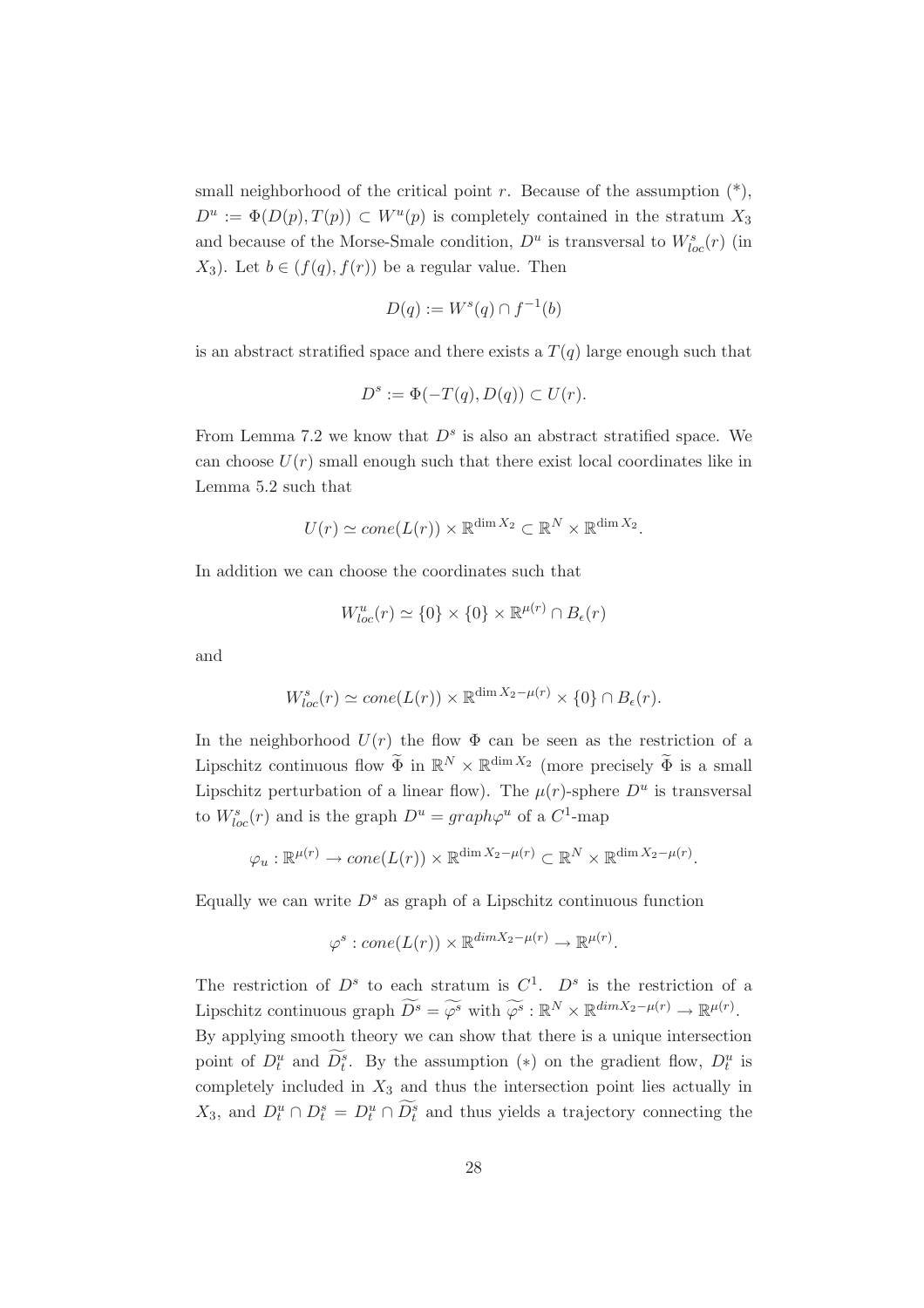points p and q. The restriction  $D_t^s = \widetilde{D}^s \cap X_3$  is  $C^1$  and thus the intersection is transversal and depends  $C^1$  on the parameter  $t$ . The gluing map  $\mathcal G$  is defined as follows:

$$
\mathcal{G}(u, v, t) = \pi(\text{trajectory through } D_t^u \cap D_t^s),
$$

where  $\pi : \mathcal{M}_{pq} \to \widetilde{\mathcal{M}_{pq}}$  is the canonical projection.

 $\Box$ 

Note that, as they lie in one stratum, the trajectory spaces are very much like in the smooth case. The only difference is that in the case of an abstract stratification parts of the broken trajectories can lie in a smaller stratum. For index difference 1 we can deduce from Proposition 7.8 that the trajectory space  $\widetilde{\mathcal{M}_{pq}}$  is compact and thus the boundary operator of the complex is well-defined. From the two compacticity results one can, like in the smooth case, deduce that broken trajectories for index difference two always come in pairs. Thus we have

**Theorem 7.13.** *(1) For*  $\mu(p) - \mu(q) = 1$  *the trajectory space*  $\widetilde{\mathcal{M}_{pq}}$  *is compact.*

- *(2)* The boundary operator  $\partial$  :  $C_{k+1}$  →  $C_k$  is well-defined.
- *(3)*  $(C_*, \partial_*)$  *is a complex, i.e.*  $\partial \circ \partial = 0$ *.*

The Morse homology for a stratified Morse pair  $(f, g)$  which satisfies the Morse-Smale condition is defined as

$$
H_k(f, g, \mathbb{Z}_2) = \text{ker}\partial_k/\text{im}\partial_{k+1}.
$$

**Morse homology and singular homology** For  $c \in \mathbb{R}$  we will denote by  $X^c$  resp.  $S^c$  the sublevel sets

$$
X^{c} = \{ x \in X \mid f(x) \le c \} \text{ resp. } S^{c} = \{ x \in S \mid f(x) \le c \}.
$$

**Proposition 7.14.** *Let* (f,g) *be a stratified Morse pair.*

*(1) Suppose that the interval* [a, b] *does not contain critical values. Then the sublevel sets*  $X^a$  *and*  $X^b$  *are homotopy equivalent by a stratified homotopy. (2) Suppose that there is exactly one critical value*  $c \in [a, b]$ *. Moreover let us assume that there is exactly one critical point*  $p \in f^{-1}(c)$ *. Then there exists a deformation retract of*  $X^b$  *to*  $X^a \cup e^k$  *where*  $e^k$  *is a k-cell and* k *is the index of* p*.*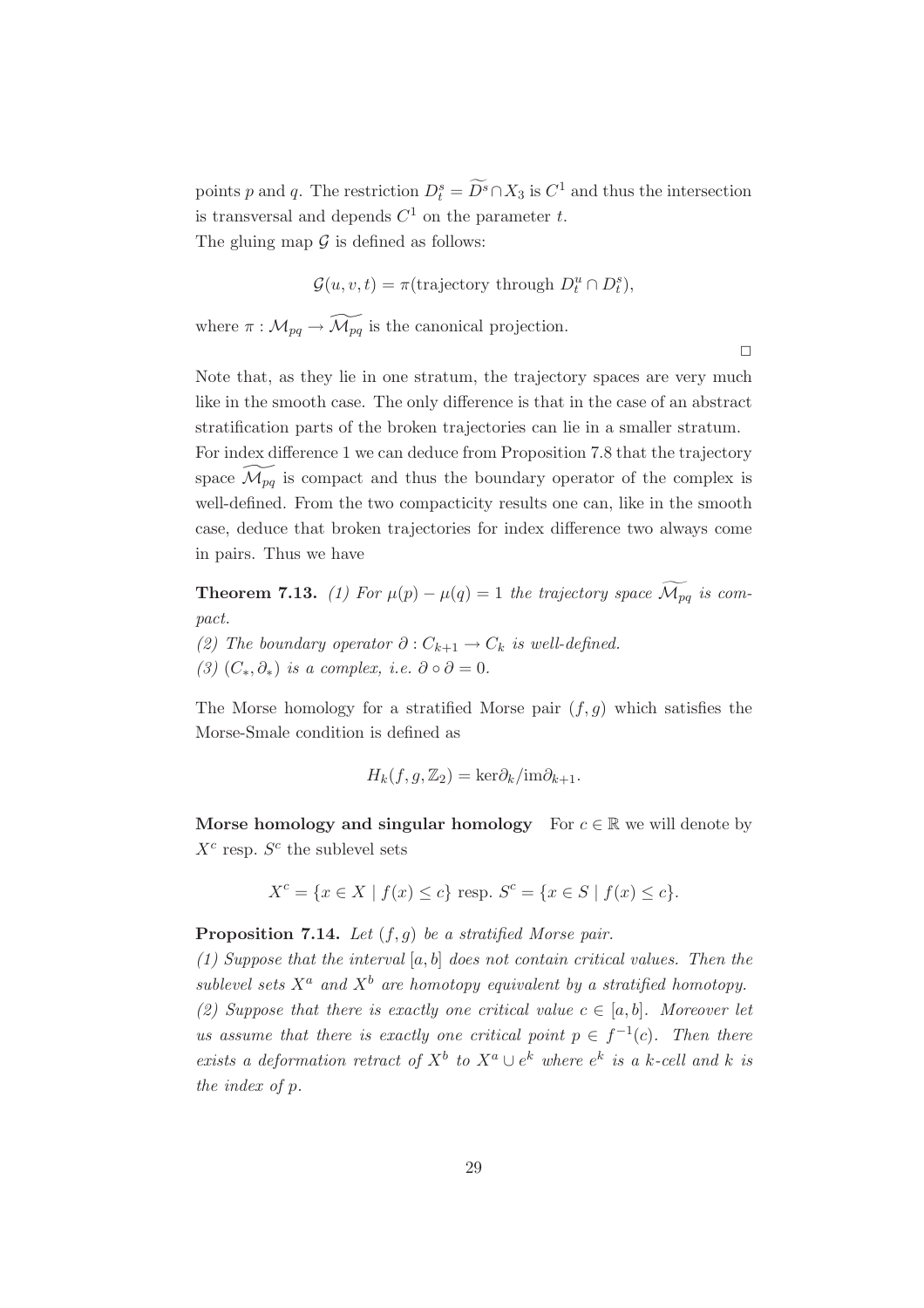Proof: (1) This deformation result is the same as in the theory of Goresky/MacPherson [GM88] . The proof of the proposition uses the First Isotopy Lemma of Thom.

(2) Denote by S the stratum in which the point  $p$  lies. In a small neighborhood of p the vector field  $\xi = -\nabla_g f$  is a radial lift of  $\xi_S$  with respect to the tubular neighborhood  $(\pi, \rho)$ . Thus we have a deformation retract  $\pi: T_S \to S$ . The restriction  $f_S$  is a smooth Morse function on S and thus we have a deformation retract  $S^b \simeq S^a \cup e^k$  (see e.g. [Mil65]). By composing the two deformation retracts we obtain the deformation retract of the statement.

As a corollary of Prop. 7.14 we obtain the analogue of [Fra79] (theorem 2.3) for a stratified Morse pair. It states that the space  $X$  has the homotopy type of a CW-complex, where cells of the complex (denoted by  $Y(p)$ ) are in oneto-one correspondence with critical points. We will study only self-indexing Morse functions because in this case the intersection  $W^u(p) \cap f^{-1}(c)$  for  $c \in (k-1, k)$  is a k-disc. In the general case this does not hold.

 $\Box$ 

Also, we can extract more information on the CW-complex by looking at the trajectory manifolds  $\widetilde{\mathcal{M}_{pq}} = W^u(p) \cap W^s(q) \cap f^{-1}(c)$  where  $c \in (f(q), f(p)).$ Recall that the Pontryagin manifold associated to a smooth map  $F : M \to$  $S<sup>k</sup>$  is the (unique) framed cobordism class  $(F<sup>-1</sup>(p), F<sup>*</sup>v)$ , where y is a regular value of F and v is an ONB of  $T_yS^k$ . In addition one knows that two maps are homotopic iff the associated Pontryagin manifolds are cobordant.

For codimension 0 a framed cobordism class consists just of a set of points equipped with signs. In the following we want to forget the framing and thus count the points only mod 2. Let us denote by  $R$  the stratum of  $X$  in which the point p lies. Differing from the smooth case, the stratum  $W^s(q) \cap R$  need not be connected in general and thus has no canonical orientation. This is why we use the coefficient field  $\mathbb{Z}_2$ .

**Proposition 7.15.** Let p, q be critical points with  $\mu(p) = k+1$  and  $\mu(q) = k$ *of a self-indexing Morse pair* (f,g) *satisfying the Morse-Smale condition. Let*  $c \in [k, k+1]$  *and*  $\widetilde{\mathcal{M}_{pq}} = W^u(p) \cap W^s(q) \cap f^{-1}(c)$ *. The homotopy class of maps corresponding to*  $\overline{\mathcal{M}}_{pq}$  *under the Pontryagin construction corresponds* mod 2 *to the homotopy class of the attaching map of the cell*  $Y(p)$  *on the cell*  $Y(q)$ *.* 

Proof: The attaching map of the cell  $Y(p)$  on the cell  $Y(q)$  is up to homotopy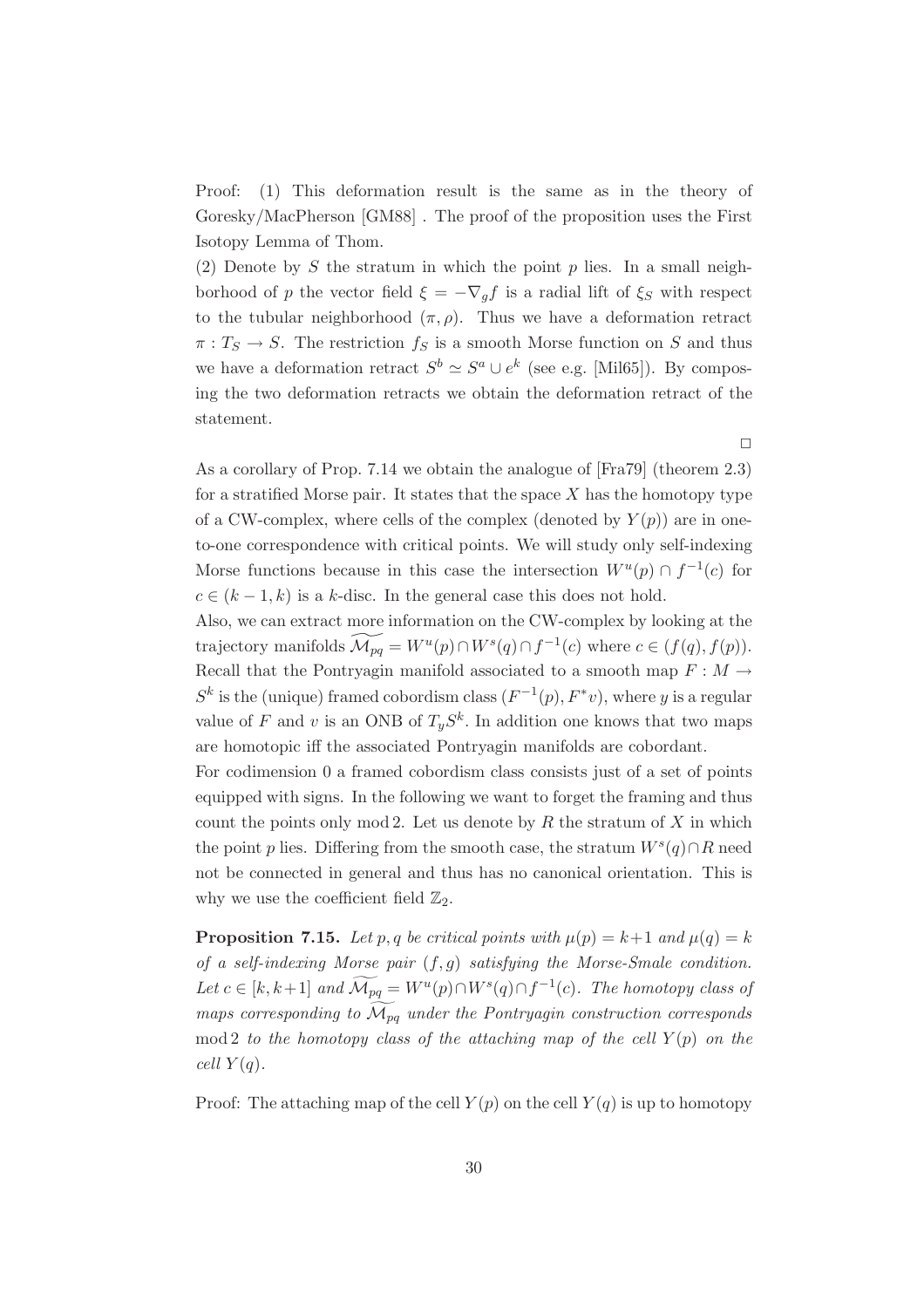the composition of the two deformation retracts:

$$
r:(S^k \simeq)W^u(p) \cap f^{-1}(c) \to f^{-1}(\leq c - \epsilon) \cup W^u(q)
$$

and

$$
h: f^{-1}(\leq c - \epsilon) \cup W^u(q) \to S^k.
$$

Here  $(S^k, *)$  denotes the compactification of  $W^u(q) \simeq D^k$  and  $f^{-1}(\leq c - \epsilon)$ is mapped to  $*$  under  $h$ .

Because of the Morse-Smale condition, the point  $q$  is a regular point for  $h \circ r$ and  $(h \circ r)^{-1}(q) = \widetilde{\mathcal{M}_{pq}}$ . The number mod 2 of points in  $\widetilde{\mathcal{M}_{pq}}$  yields the degree mod 2 of the attaching map.

 $\Box$ 

We can now deduce our main result:

**Theorem 7.16.** Let X be a compact abstract stratified space. Let  $(f, g)$  be *a stratified Morse pair on* X *satisfying the Morse-Smale condition. Then there is an isomorphism:*

$$
H_*(f,g,\mathbb{Z}_2)\simeq H_{sing}(X,\mathbb{Z}_2).
$$

Proof: As the degree of the attaching map is the only ingredient needed to calculate the homology of a CW-complex [Bre97], we can deduce the result for stratified Morse pairs with self-indexing  $f$  from the previous proposition. The general case can be reduced to the self-indexing case by the following: Let  $(f,g)$  be a stratified Morse pair, satisfying the Morse-Smale condition. By using the proof of Prop. 7.6 one can find a stratified Morse pair  $(f, \tilde{g})$ Let  $(f, g)$  be a stratified Morse pair, satisfying the Morse-Smale condition.<br>By using the proof of Prop. 7.6 one can find a stratified Morse pair  $(\tilde{f}, \tilde{g})$ <br>such that  $-\nabla_g f = -\nabla_{\tilde{g}} \tilde{f}$ . Since the Morse compl critical points and gradient trajectories, the two associated Morse complexes are equal and thus  $H_*(\widetilde{f}, \widetilde{g}, \mathbb{Z}_2) = H_*(f, g, \mathbb{Z}_2).$ 

#### **Acknowledgements**

I would like to express my thanks to my PhD superviser Jürgen Jost for proposing the subject, and to Hông Vân Lê for discussions.

#### **References**

[AB95] D. M. Austin and P. J. Braam. Morse-Bott theory and equivariant cohomology. In *The Floer memorial volume*, volume 133 of *Progr. Math.*, pages 123–183. Birkhäuser, Basel, 1995.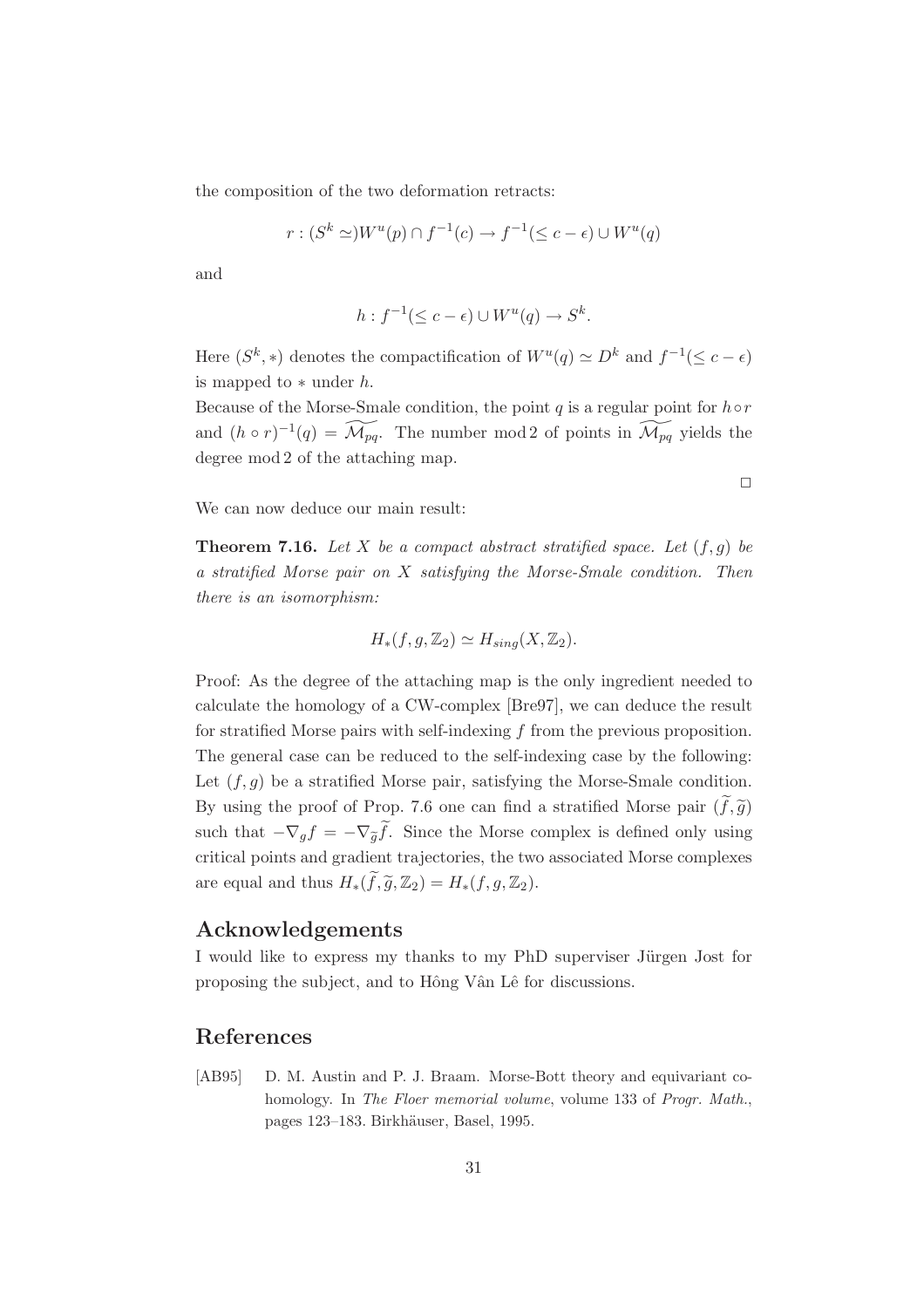- [Bra74] Dietrich Braess. Morse-Theorie für berandete Mannigfaltigkeiten. Math. *Ann.*, 208:133–148, 1974.
- [Bra00] Jean-Paul Brasselet. Radial vector fields and the Poincaré-Hopf theorem. In *Real algebraic geometry and ordered structures (Baton Rouge, LA, 1996)*, volume 253 of *Contemp. Math.*, pages 25–30. Amer. Math. Soc., Providence, RI, 2000.
- [Bre97] Glen E. Bredon. *Topology and geometry*, volume 139 of *Graduate Texts in Mathematics*. Springer-Verlag, New York, 1997. Corrected third printing of the 1993 original.
- [Con78] Charles Conley. *Isolated invariant sets and the Morse index*, volume 38 of *CBMS Regional Conference Series in Mathematics*. American Mathematical Society, Providence, R.I., 1978.
- [dPW95] Andrew du Plessis and Terry Wall. *The geometry of topological stability*, volume 9 of *London Mathematical Society Monographs. New Series*. The Clarendon Press Oxford University Press, New York, 1995. Oxford Science Publications.
- [dRdS88] Genesio Lima dos Reis and Geovan Tavares dos Santos. SO(2) equivariant vector fields on 3-manifolds: moduli of stability and genericity. *Trans. Amer. Math. Soc.*, 308(2):747–763, 1988.
- [Fra79] John M. Franks. Morse-Smale flows and homotopy theory. *Topology*, 18(3):199–215, 1979.
- [GM88] Mark Goresky and Robert MacPherson. *Stratified Morse theory*, volume 14 of *Ergebnisse der Mathematik und ihrer Grenzgebiete (3)*. Springer-Verlag, Berlin, 1988.
- [JS90] J. Jost and M. Struwe. Morse-Conley theory for minimal surfaces of varying topological type. *Invent. Math.*, 102(3):465–499, 1990.
- [KH95] Anatole Katok and Boris Hasselblatt. *Introduction to the modern theory of dynamical systems*, volume 54 of *Encyclopedia of Mathematics and its Applications*. Cambridge University Press, Cambridge, 1995.
- [Kin90] H. C. King. Local behavior of Morse functions on singular spaces. *writeup of a talk given in Georgia*, 1990.
- [Kir34] M. D. Kirszbraun. Über die zusammenziehenden und Lipschitzschen Transformationen. *Fundamenta Math.*, 22:77–108, 1934.
- [KT94] H. C. King and D. Trotman. Poincaré-Hopf theorems on singular spaces. *Pr´epublication LATP/URA225, 94-01*, 1994.
- [KTL89] Tzee Char Kuo, David J. A. Trotman, and Pei Xin Li. Blowing-up and Whitney (a)-regularity. *Canad. Math. Bull.*, 32(4):482–485, 1989.